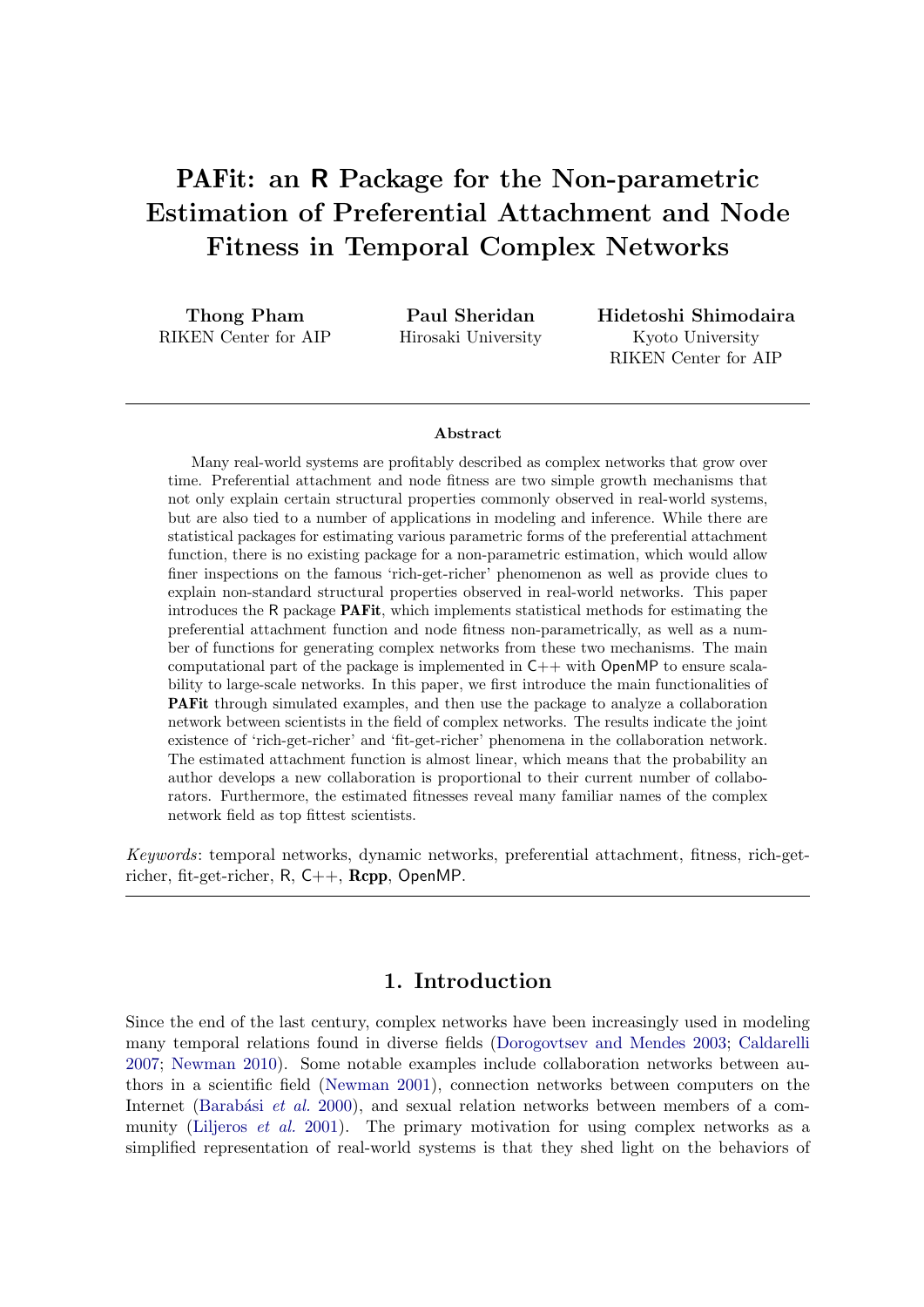complex systems through the study of underlying patterns of connections. Although this is an over-simplification for systems depending heavily on domain-specific details, this approach nevertheless offers a first view of a system's topological properties, and can be used to guide subsequent in-depth analyses.

Among the most important real-world network structural properties is degree distribution. Degree distribution lets us understand the proportion of highly and lowly connected nodes in a network. Since most dynamical network processes must travel frequently through highlyconnected nodes, this understanding in turn sheds light on the answers of important practical questions, including how to prevent the spreading of rumors [\(Nekovee](#page-26-3)  $et$  al. [2007\)](#page-26-3), how to stop a virus outbreak [\(Pastor-Satorras and Vespignani](#page-27-0) [2001\)](#page-27-0), and how to guard against cybernetic attacks [\(Albert](#page-23-2) et al. [2000\)](#page-23-2).

The degree distributions of many real-world networks have been found to be heavy-tailed [\(Al-](#page-23-3)bert and Barabási [1999\)](#page-23-3). The best-known heavy-tailed distribution in network science is the power-law, which is a distribution where the number of nodes in a network with degree  $k$ is proportional to  $k^{-\gamma}$  for  $2 < \gamma \leq 3$ . Besides the power-law, there is emerging evidence that real-world network degree distributions have other heavy-tailed forms, including the log-normal [\(Redner](#page-27-1) [2005\)](#page-27-1), exponential [\(Dunne](#page-24-1) *et al.* [2002\)](#page-24-1), stretched exponential [\(Newman](#page-26-4) *et al.* [2002\)](#page-26-4), and power-law with exponential cut-off [\(Clauset](#page-24-2) et al. [2009\)](#page-24-2).

All of these heavy-tailed distributions differ from the light-tailed binomial degree distribution, which is characteristic of networks produced by the classical Erdös-Rényi  $(ER)$  random graph model (Erdös and Rényi [1959\)](#page-24-3). This prompted the network scientists to search for new modeling ingredients capable of explaining heavy-tailed degree distributions. It turns out that temporal complex network models that incorporate growth mechanisms offer a powerful modeling framework for achieving this end.

Temporal complex network models, or temporal network models for short, are probabilistic generative models of a real-world network that change with time. In its most common form, a temporal network model assumes that a network grows gradually from some initial state by the addition of new nodes and edges over a large number of discrete time-steps. Some well-known basic models in the field of complex networks are the Barabási-Albert (BA) model [\(Albert](#page-23-3) and Barabási [1999\)](#page-23-3) and the Bianconi-Barabási (BB) model (Bianconni and Barabási [2001\)](#page-23-4). More complex growth models that are used in the field include exponential random graph models [\(Ripley](#page-27-2) et al. [2013;](#page-27-2) [Krivitsky and Handcock](#page-25-0) [2016\)](#page-25-0) and dynamic stochastic block models [\(Matias and Miele](#page-26-5) [2016\)](#page-26-5). Growth mechanisms, which govern how a node acquires new edges in the growth process, are the most important elements that distinguish different temporal network models.

This paper focuses on estimating two interpretable growth mechanisms: preferential attachment (PA) and node fitness. In the PA mechanism, the probability  $P_i$  a node  $v_i$  gets a new edge in the future is proportional to some positive function  $A_{k_i}$  of its current degree  $k_i$ . This function is called the attachment function. The name 'preferential attachment' stems from the motivation for the mechanism: if  $A_k$  is an increasing function on average, a highly connected node will acquire more edges than a lowly-connected node, which is an appealing property in many real-world situations. From now, we will say that PA exists if  $A_k$  is an increasing function on average. The opposite of PA is called anti-PA, in which  $A_k$  is a decreasing function in average.

Note that, however, the meaning we use here differs from the original meaning of the term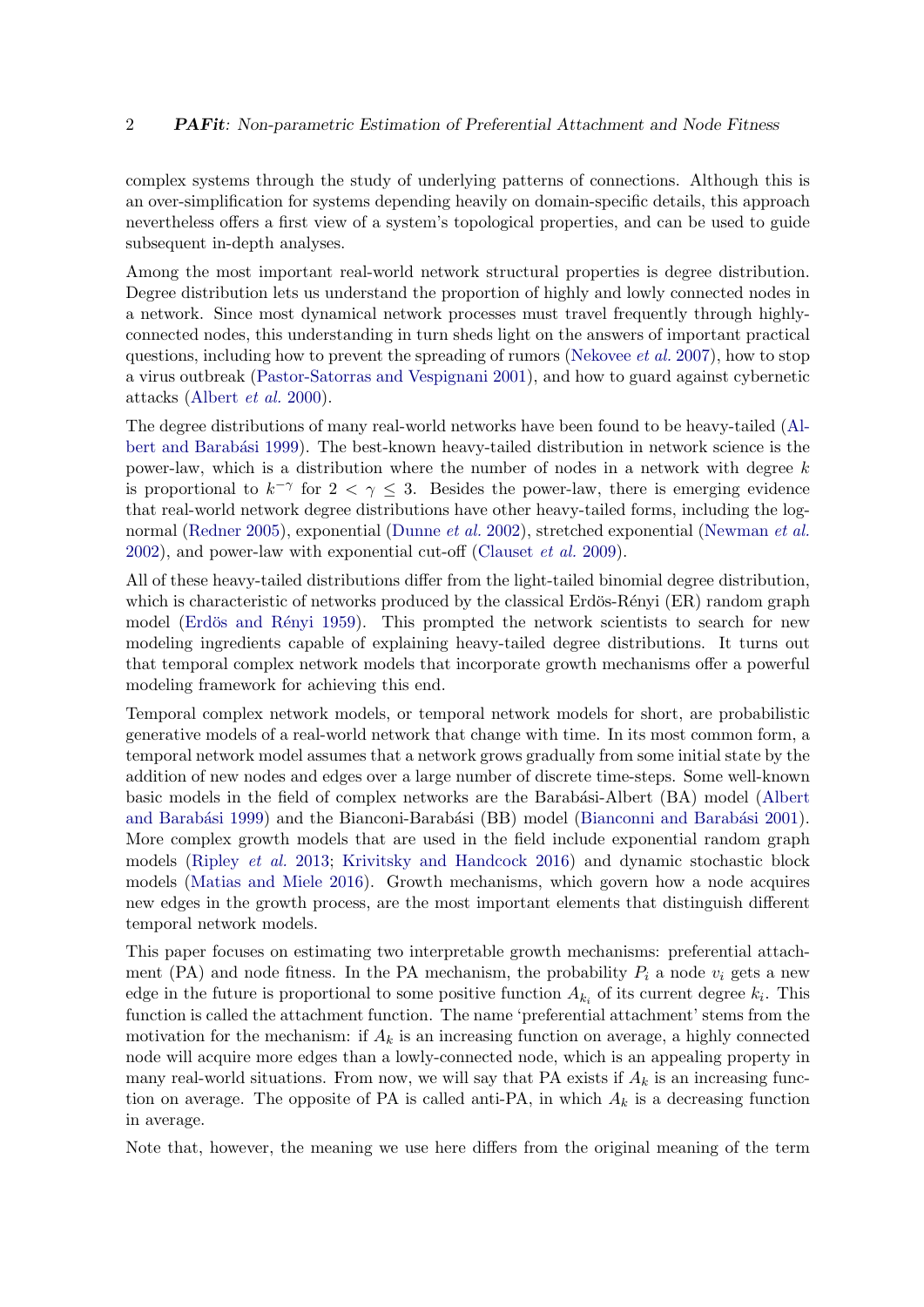'preferential attachment' used in the BA model, which means only the linear case of  $A_k = k$ . This linear form in fact has been long known in other fields with various names such as 'rich-get-richer' [\(Simon](#page-27-3) [1955\)](#page-27-3) and 'cummulative advantage' [\(Price](#page-27-4) [1976\)](#page-27-4). When  $A_k$  assumes the log-linear form of  $k^{\alpha}$ , with  $\alpha$  called the attachment exponent, we have the generalized BA model [\(Krapivsky](#page-25-1) et al. [2001\)](#page-25-1).

While  $P_i$  depends on the degree of  $v_i$  in the PA mechanism, in the fitness mechanism  $P_i$ depends only on a positive quantity  $\eta_i$  called the fitness of node  $v_i$ . We can interpret  $\eta_i$  as the intrinsic attractiveness of  $v_i$ . The fitness mechanism offers a simple way to express the variance in edge-acquiring abilities between nodes with the same degree. For example, two early-career scientists with roughly the same number of collaborators at some point in time may acquire different numbers of collaborators in the future based on their intrinsic fitnesses.

The PA and node fitness mechanisms combine to produce a wide range of degree distributions. In their combined form, the probability  $P_i$  is proportional to the product of  $A_{k_i}$  and  $\eta_i$ :

<span id="page-2-0"></span>
$$
P_i \propto A_{k_i} \times \eta_i. \tag{1}
$$

Based on the functional form of  $A_k$  and the distribution of  $\eta_i$ , the model depicted in Eq. [\(1\)](#page-2-0) can produce networks with various degree distributions (Bianconni and Barabási [2001;](#page-23-4) [Caldarelli](#page-23-5) [et al.](#page-23-5) [2002;](#page-23-5) [Borgs](#page-23-6) et al. [2007;](#page-23-6) [Kong](#page-25-2) et al. [2008\)](#page-25-2). In Section [2,](#page-3-0) we will discuss the relation of Eq. (1) with existing statistical models.

Equation [\(1\)](#page-2-0) has a number of applications. Based on the functional forms of  $A_k$  and  $\eta_i$ , we can check whether two important social phenomena called 'rich-get-richer' or 'fit-get-richer' exist in a temporal network [\(Pham](#page-27-5) *et al.* [2016\)](#page-27-5). The two mechanisms have also been proposed to be the underlying mechanisms of another phenomenon called the 'generalized friendship paradox' [\(Feld](#page-24-4) [1991;](#page-24-4) [Eom and Jo](#page-24-5) [2014;](#page-24-5) [Momeni and Rabbat](#page-26-6) [2015\)](#page-26-6). They are also used in inference problems in biological networks [\(Sheridan](#page-27-6) et al. [2010;](#page-27-6) [Guetz and Holmes](#page-24-6) [2011\)](#page-24-6), the World Wide Web [\(Kong](#page-25-2) et al. [2008\)](#page-25-2), Internet topology graphs (Bezáková et al. [2006\)](#page-23-7), and citation networks [\(Wang](#page-28-0) et al. [2013;](#page-28-0) [Sinatra](#page-28-1) et al. [2016\)](#page-28-1). Finally, we can classify real-world temporal network data based on the estimated attachment exponent of  $A_k$  [\(Kunegis](#page-26-7) *et al.*) [2013\)](#page-26-7).

While there are existing R packages that estimate PA in a growing network, for example, packages tergm [\(Krivitsky and Handcock](#page-25-0) [2016\)](#page-25-0) and RSiena [\(Ripley](#page-27-2) et al. [2013\)](#page-27-2), these packages, however, only allow parametric estimation of the  $A_k$  function. This means that one has to assume a functional form for  $A_k$ , rather than learning it from observed data without constraint. Non-parametric estimation of  $A_k$  allows finer inspection on the 'rich-get-richer' phenomenon [\(Pham](#page-27-7) et al. [2015,](#page-27-7) [2016\)](#page-27-5) as well as provide clues to explain irregularities observed in real-world degree distributions [\(Sheridan and Onodera](#page-27-8) [2018\)](#page-27-8).

This paper introduces the R package **PAFit** [\(Pham](#page-27-9) *et al.* [2017\)](#page-27-9), which fills the gap with an implementation of the standard PA and node fitness non-parametric estimation procedures. In particular, we implement Jeong's method [\(Jeong](#page-25-3) et al. [2003\)](#page-25-3), Newman's method [\(New](#page-26-1)[man](#page-26-1) [2001\)](#page-26-1) and the PAFit method [\(Pham](#page-27-7) et al. [2015,](#page-27-7) [2016\)](#page-27-5) in the package. The first two are heuristic methods that are widely used in estimating non-parametrically the attachment function  $A_k$  in isolation, while the last one is a statistical method that can non-parametrically estimate either  $A_k$  (or  $\eta_i$ ) in isolation or simultaneously estimate the two mechanisms. Although using PAFit is advisable in almost every circumstance, Jeong's method and Newman's method are still widely used and might still be appropriate in certain situations. Therefore,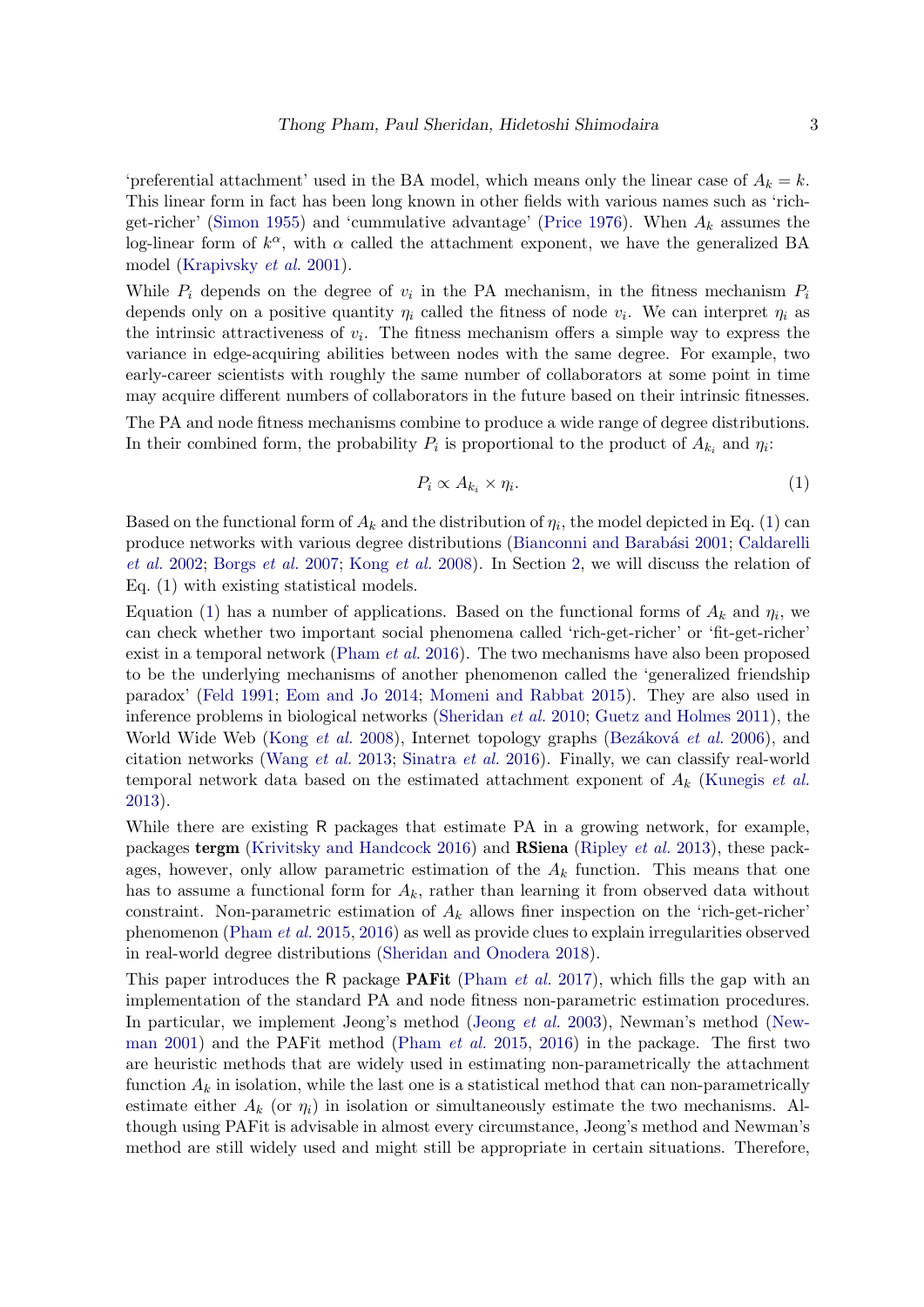the inclusion of the two heuristic methods in the package is warranted. We discuss their strengths and shortcomings in Section [2](#page-3-0) when we provide an overview of the methodology and related statistical models.

The package also implements a variety of functions to simulate temporal networks from the PA and node fitness mechanisms, as well as functions to plot the estimated results and underlying uncertainties. We review PAFit's main functions in Section [3.](#page-6-0) Before demonstrating their usages on three simulated examples in Section [5,](#page-11-0) we will discuss how **PAF**it relates with existing network analysis packages in Section [4.](#page-10-0) We provide a systematic simulation to asses the results of the non-parametric joint estimation in Section [6](#page-17-0) before showing a complete end-to-end work-flow analyzing a collaboration network of scientists from the field of complex networks in Section [7.](#page-18-0) Finally, concluding remarks are given in Section [8.](#page-22-0)

### 2. Mathematical background

<span id="page-3-0"></span>Here we review the standard methods for estimating the attachment function  $A_k$  and node fitnesses  $\eta_i$  in a temporal network. In Section [2.1,](#page-3-1) we state the network growth model used in the package as well as discuss its relation with exiting statistical models. We review the estimation of  $A_k$  in isolation in Section [2.2,](#page-4-0) then the estimation of  $\eta_i$  in isolation in Section [2.3,](#page-4-1) and finally the joint estimation of  $A_k$  and  $\eta_i$  in Section [2.4.](#page-5-0)

#### <span id="page-3-1"></span>2.1. Network model

First we describe the General Temporal (GT) model [\(Pham](#page-27-5) *et al.* [2016\)](#page-27-5) used in **PAFit**. The model is a generalization of many well-known temporal network models in the complex network field.

The GT is a model for temporal networks at discrete times. Starting from some initial network  $G_0$ , at time  $t = 1, \dots, T$ ,  $m(t)$  new edges and  $n(t)$  new nodes are added to  $G_{t-1}$  to form  $G_t$ . The GT model assumes that the parameters govern the distributions of  $G_0$ ,  $m(t)$  and  $n(t)$  do not involve  $A_k$  and  $\eta_i$ . Under these assumptions, the GT model assumes that the probability that a node  $v_i$  with degree  $k_i(t)$  receives a new edge at time t is:

<span id="page-3-2"></span>
$$
P_i(t) = A_{k_i(t)} \times \eta_i.
$$
\n<sup>(2)</sup>

Equation [\(2\)](#page-3-2) encompasses several well-known growing network models based on PA and node fitness as summarized in Table [1.](#page-4-2) Unlike the BA or BB models, the GT model allows for the emergence of new edges between old nodes and can handle both undirect and directed networks. We refer readers to Supplementary Information Section S2.2 in [Pham](#page-27-5) et al. [\(2016\)](#page-27-5) for the definition of the model in the case of undirected networks.

The GT model can be viewed as a special case of the exponential random graph models used in the R packages RSiena and tergm. We will defer the details of these models to Section [4](#page-10-0) when we compare the two packages with **PAFit**.

Not limiting ourselves to the complex network field, the GT model bears some similarities to the contagious Poisson process [\(Coleman](#page-24-7) [1964;](#page-24-7) [Allison](#page-23-8) [1980\)](#page-23-8) and the conditional frailty model [\(Kelly and Lim](#page-25-4) [2000;](#page-25-4) [Box-Steffensmeier and De Boef](#page-23-9) [2006\)](#page-23-9). In the contagious Poisson process, the initial propensity of each node plays a similar role to that of node fitness and the rate of enforcement represents the PA mechanism. In the conditional frailty model, while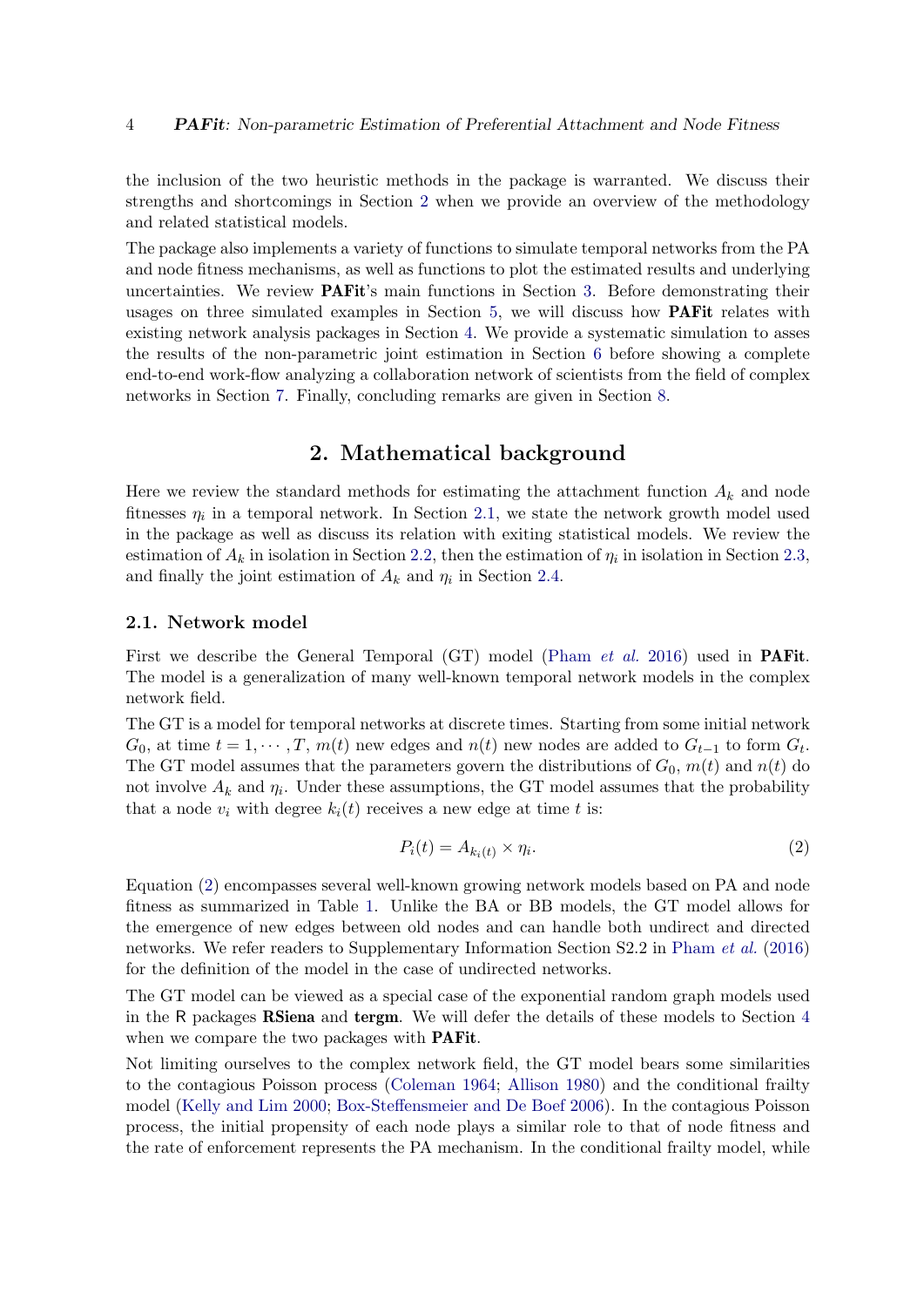<span id="page-4-2"></span>

| Temporal network model                  | Attachment function Node fitness |            |
|-----------------------------------------|----------------------------------|------------|
| Growing ER model (Callaway et al. 2001) | $A_k=1$                          | $\eta_i=1$ |
| BA model                                | $A_k = k$                        | $\eta_i=1$ |
| Caldarelli model                        | $A_k=1$                          | Free       |
| BB model                                | $A_k = k$                        | Free       |

Table 1: Some well-known temporal network models in the complex network field that are special cases of model defined by Eq. [\(2\)](#page-3-2).

the frailty of each node describes the heterogeneity among nodes and thus is similar to node fitness, the event-based baseline hazard rate has the same effect as the non-parametric function  $A_k$ .

#### <span id="page-4-0"></span>2.2. Attachment function estimation

The methods for estimating the attachment function  $A_k$  in isolation assume a simplified version of Eq. [\(2\)](#page-3-2), in which the  $\eta_i$  are assumed to be 1. Thus the probability  $P_i(t)$  in Eq. (2) depends only on  $A_k$ . Perhaps the most frequently-encountered parametric version of this model is the log-linear for  $A_k = k^{\alpha}$  with attachment exponent  $\alpha$ . Network scientists are particularly interested in estimating  $\alpha$ , since the asymptotic degree distribution of the network corresponds to simple regions of  $\alpha$ . If  $\alpha$  is less than unity (the sub-linear case), then the degree distribution is a stretched exponential, while in the super-linear case of  $\alpha > 1$ , one node will eventually get all the incoming new edges [\(Krapivsky](#page-25-1) *et al.* [2001\)](#page-25-1). It is only the linear case of  $\alpha = 1$  that gives rise to a power-law distribution.

Concerning this model, there are three main estimation methods for  $A_k$ : Jeong's method [\(Jeong](#page-25-3) [et al.](#page-25-3) [2003\)](#page-25-3), Newman's method [\(Newman](#page-26-1) [2001\)](#page-26-1), and PAFit [\(Pham](#page-27-7) et al. [2015\)](#page-27-7). Jeong's method basically makes a histogram of the number of new edges  $n_k$  connected to a node with degree k, then divides  $n_k$  by the number of nodes with degree k in the system to get  $A_k$  [\(Jeong](#page-25-3) *et al.* [2003\)](#page-25-3). Jeong's method has the merit of being simple, but estimates obtained using the method are subject to high variance and low accuracy [\(Pham](#page-27-7)  $et \ al.$  [2015\)](#page-27-7). By contrast, Newman's method combines a series of histograms for lower variance and higher accuracy [\(Newman](#page-26-1) [2001\)](#page-26-1). Note that in PAFit we implemented a corrected version of Newman's original method [\(Pham](#page-27-7) et al. [2015\)](#page-27-7). The main drawback of Newman's method is that the mathematical assumption behind its derivation only holds when  $\alpha = 1$ , thus the method amounts to an approximation when  $\alpha \neq 1$  [\(Pham](#page-27-7) *et al.* [2015\)](#page-27-7).

The final method is PAFit [\(Pham](#page-27-7) et al. [2015\)](#page-27-7). It iteratively maximizes an objective function that is a combination of the log-likelihood of the model with a regularization term for  $A_k$  by a Minorization-Maximization (MM) algorithm [\(Hunter and Lange](#page-25-5) [2000\)](#page-25-5). There is a hyperparameter, called r, in the method that controls the strength of the regularization. PAFit chooses r automatically by cross-validation [\(Pham](#page-27-5) *et al.* [2016\)](#page-27-5). We defer the details to Section [2.4.](#page-5-0) The method is not only able to recover  $A_k$  accurately, but also can estimate confidence intervals of the estimated  $A_k$  for each k [\(Pham](#page-27-7) *et al.* [2015\)](#page-27-7). Its main drawback is that it might be slow, since it is an iterative algorithm.

#### <span id="page-4-1"></span>2.3. Node fitness estimation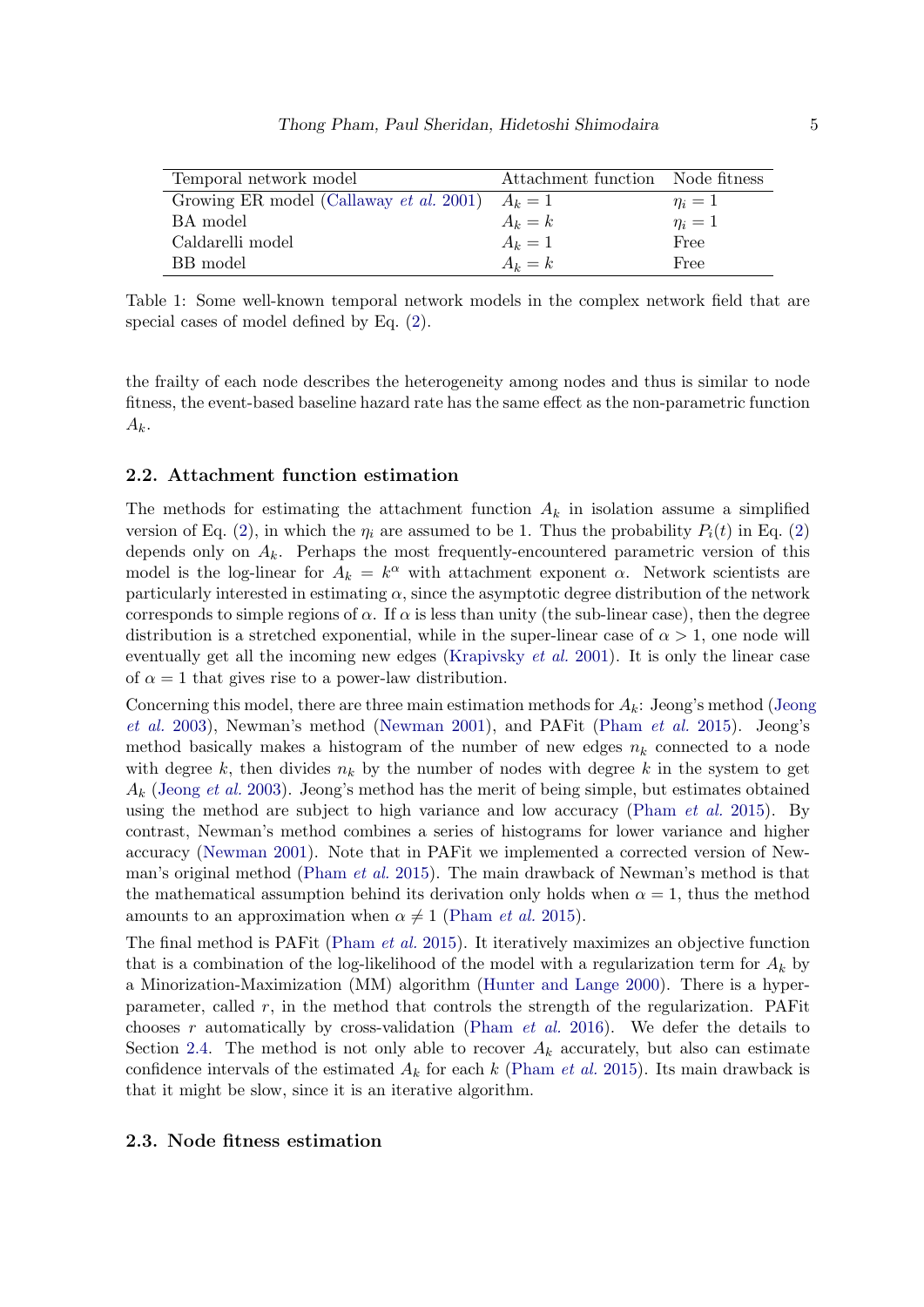When we consider only node fitnesses, there are two generative models in the literature with different assumptions on the functional form of  $A_k$  in Eq. [\(2\)](#page-3-2). While the Caldarelli model [\(Caldarelli](#page-23-5) *et al.* [2002\)](#page-23-5) assumes that  $A_k$  is 1 for all k, the BB model [\(Bianconni and](#page-23-4) Barabási [2001\)](#page-23-4) assumes that  $A_k = k$ . Both models have been shown to generate networks with various heavy-tailed distributions [\(Borgs](#page-23-6) *et al.* [2007;](#page-23-6) [Kong](#page-25-2) *et al.* [2008\)](#page-25-2).

Node fitnesses in both models can be estimated by variants of the PAFit method proposed in [Pham](#page-27-5) *et al.* [\(2016\)](#page-27-5), by either setting  $A_k = k$  for the BB model or  $A_k = 1$  for the Caldarelli model. These estimation methods use MM algorithms that maximize the corresponding log-likelihood functions with a regularization term that regularizes the distribution of  $\eta_i$ . Specifically, the inverse variance of this distribution is controlled by a hyper-parameter, called s, which is chosen automatically by cross-validation. We defer a more detail discussion to the next section. We note that node fitnesses in the BB model can also be estimated by the method in Kong *[et al.](#page-25-2)* [\(2008\)](#page-25-2). But since PAFit has been shown to outperform this method [\(Pham](#page-27-5) et al. [2016\)](#page-27-5), we did not include it in the package.

#### <span id="page-5-0"></span>2.4. Joint estimation of the attachment function and node fitnesses

Finally, by using the full model in Eq.  $(1)$  the method PAFit in [Pham](#page-27-5) *et al.*  $(2016)$  can jointly estimate  $A_k$  and  $\eta_i$ . We note this full model includes all the temporal network models shown in Table [1.](#page-4-2) For a more complete table, see Table 1 in [Pham](#page-27-5) et al. [\(2016\)](#page-27-5).

The objective function of PAFit is a combination of the log-likelihood of the full model defined by Eq. [\(2\)](#page-3-2) and two regularization terms: one for  $A_k$  and one for  $\eta_i$ . While we refer readers to Supplementary Information Section S2.3 in [Pham](#page-27-5) et al. [\(2016\)](#page-27-5) for a complete presentation, we will sketch here the log-likelihood function for the case of directed networks. Assume the set of observed snapshots is  $\{G_t\}_{t=0}^T$ . Let  $\mathbf{A} = [A_0 \ A_1 \cdots A_{K-1}]^T$  be the vector of the PA function and  $\boldsymbol{\eta} = [\eta_1 \ \eta_2 \cdots \eta_N]$  be the vector of node fitnesses. Here K is the maximum degree appearing in the growth process and  $N$  is the total number of nodes at the end of the process. Let  $z_i(t)$  be the number of new edges connected to node  $v_i$  at time-step t. Eq. [\(2\)](#page-3-2) implies that  $\{z_i(t)\}_{i=1}^N$  follows a multinomial distribution with parameters  $\{\pi_i(t)\}_{i=1}^N$  where

<span id="page-5-2"></span>
$$
\pi_i(t) = \frac{A_{k_i(t)} \eta_i}{\sum_{j=1}^N A_{k_j(t)\eta_j}}.
$$
\n(3)

<span id="page-5-1"></span>Here we use the convention  $k_i(t) = -1$  for a node that did not exist at time-step t and  $A_{-1} = 0$ . Using Eq. [\(3\)](#page-5-1), one can write the likelihood of each snapshot  $G_1, \dots, G_T$ . The log-likelihood function of the temporal network  $\{G_t\}_{t=0}^T$  is then the sum of the log-likelihood of each snapshot and is equivalent to:

$$
l(\mathbf{A}, \boldsymbol{\eta}) = \sum_{t=1}^{T} \sum_{i=1}^{N} z_i(t) \log A_{k_i(t)} + \sum_{t=1}^{T} \sum_{i=1}^{N} z_i(t) \log \eta_i - \sum_{t=1}^{T} \sum_{i=1}^{N} z_i(t) \log \sum_{j=1}^{N} A_{k_j(t)} \eta_j + C, \quad (4)
$$

with C being a constant that depends neither on **A** or  $\eta$ . The regularization term for  $A_k$  is defined by

<span id="page-5-3"></span>
$$
reg_A = -r \sum_{k=1}^{K-2} w_k \left( \log A_{k+1} + \log A_{k-1} - 2 \log A_k \right)^2, \tag{5}
$$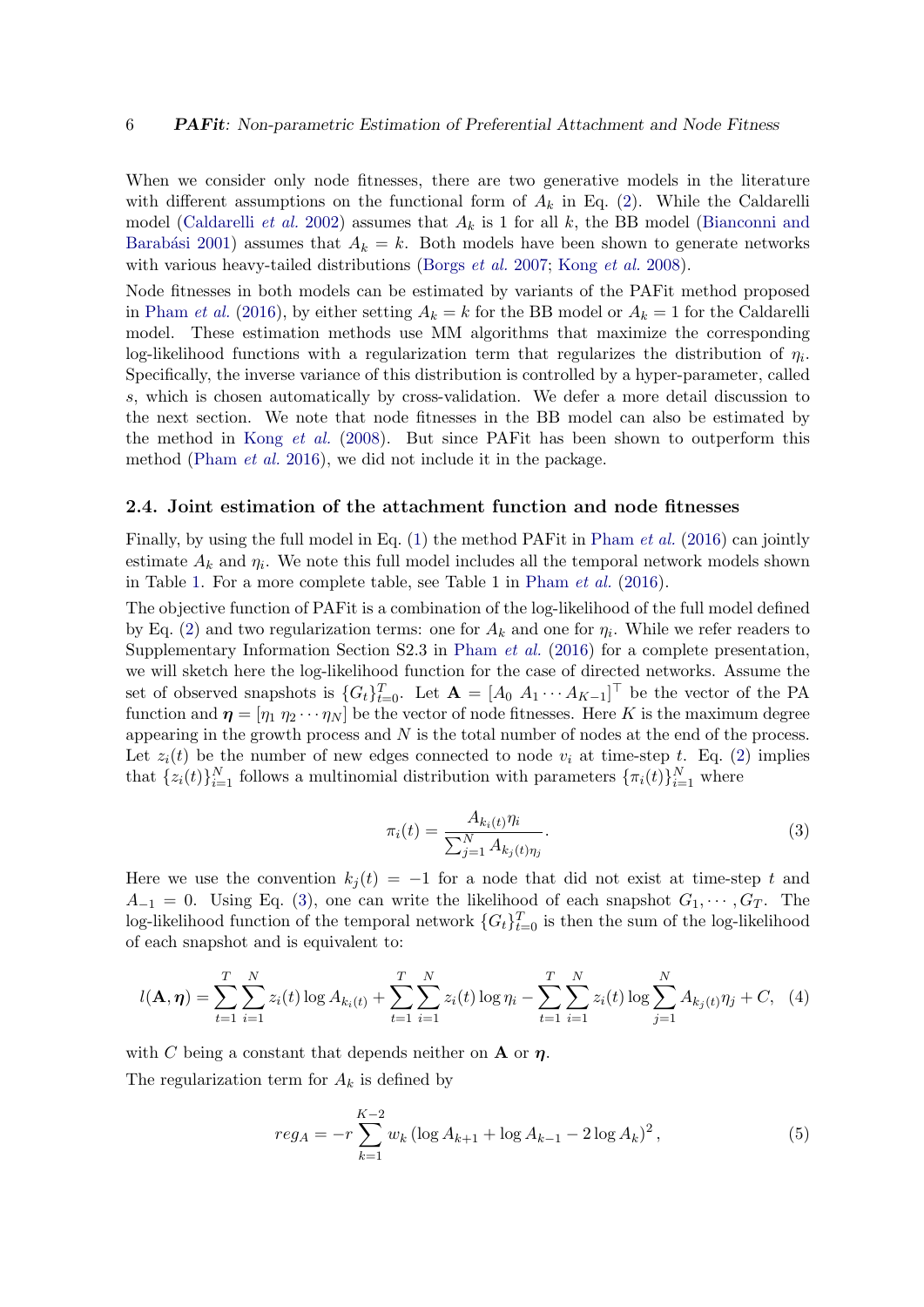with  $w_k = \sum_{t=1}^T m_k(t)$  and  $m_k(t)$  the number of edges that connect to a degree k node at time-step t. This term controls the shape of  $A_k$ . When r is large,  $A_k$  becomes more linear in log-scale. In the limiting case when r is large, we effectively assume that  $A_k = k^{\alpha}$  [\(Pham](#page-27-5) [et al.](#page-27-5) [2016\)](#page-27-5). Thus this covers the case of  $\alpha = 1$  in the BA or the BB models and the case of  $\alpha = 0$  in the growing ER or the Caldarelli model.

The regularization term for the node fitnesses is defined by

<span id="page-6-1"></span>
$$
reg_F = \sum_{i=1}^{N} ((s-1)\log \eta_i - s\eta_i).
$$
 (6)

This term is the sum of the logarithms of Gamma distribution densities with mean 1 and variance 1/s. The regularization is equivalent to placing such Gamma distribution as prior independently for each fitness  $\eta_i$ . The larger the value of s, the more tightly concentrated the values of  $\eta_i$  become. If s is infinitely large, then all  $\eta_i$  will take the same value. This is equivalent to estimating the attachment function in isolation.

To conclude: joint estimation with the above regularization terms also compasses the two cases of estimating either  $A_k$  or  $\eta_i$  in isolation. In particular, we maximize the following objective function:

$$
J(\mathbf{A}, \boldsymbol{\eta}) = l(\mathbf{A}, \boldsymbol{\eta}) + reg_A + reg_F,
$$

with a MM algorithm. At each iteration, the algorithm replaces the objective function with an easier-to-maximize surrogate function and this surrogate function is maximized instead. The surrogate function is chosen in such a way that the objective function value is guaranteed to be non-decreasing over iterations. We refer the readers to [Hunter and Lange](#page-25-6) [\(2004\)](#page-25-6) for the definition of surrogate functions and techniques to derive them. In the surrogate function, the variables are often seperable and thus the maximization at each iteration can be parallerized. While we refer readers to Supplementary Information Section S2.4 of [Pham](#page-27-5) *et al.* [\(2016\)](#page-27-5) for a detailed discussion, the essence of the MM algorithms in PAFit is to linearize the term  $\log \sum_{j=1}^{N} A_{k_j(t)} \eta_j$  in Eq. [\(4\)](#page-5-2) and to apply Jensen's inequality to make the variables in Eq. [\(5\)](#page-5-3) separable.

As mentioned in the two previous sections, the values of  $r$  and  $s$  are automatically selected by cross-validation. In particular, the dataset is divided into a learning part and a testing part in which the ratio of the number of new edges in the learning part to that of the whole dataset is set at the default value  $p = 0.75$ . For each combination of r and s, we use the learning data to get the estimated value of **A** and  $\eta$  and plug these estimated values into Eq. [\(4\)](#page-5-2) to calculate the log-likelihood of the testing data. The combination of  $r$  and  $s$  that maximize this log-likelihood is then chosen. The method then re-estimates **A** and  $\eta$  using the whole dataset with the chosen combination of r and s.

# 3. Package overview

<span id="page-6-0"></span>The PAFit package provides functions to simulate various temporal network models, gather essential network statistics from raw input data, and use these summarized statistics in the estimation of  $A_k$  and  $\eta_i$ . The heavy computational parts of the package are implemented in  $C_{++}$  through the use of the **Rcpp** package (Eddelbuettel and François [2011;](#page-24-9) [Eddelbuettel](#page-24-10) [2013\)](#page-24-10). Furthermore, users with a multi-core machine can enjoy a hassle-free speed up through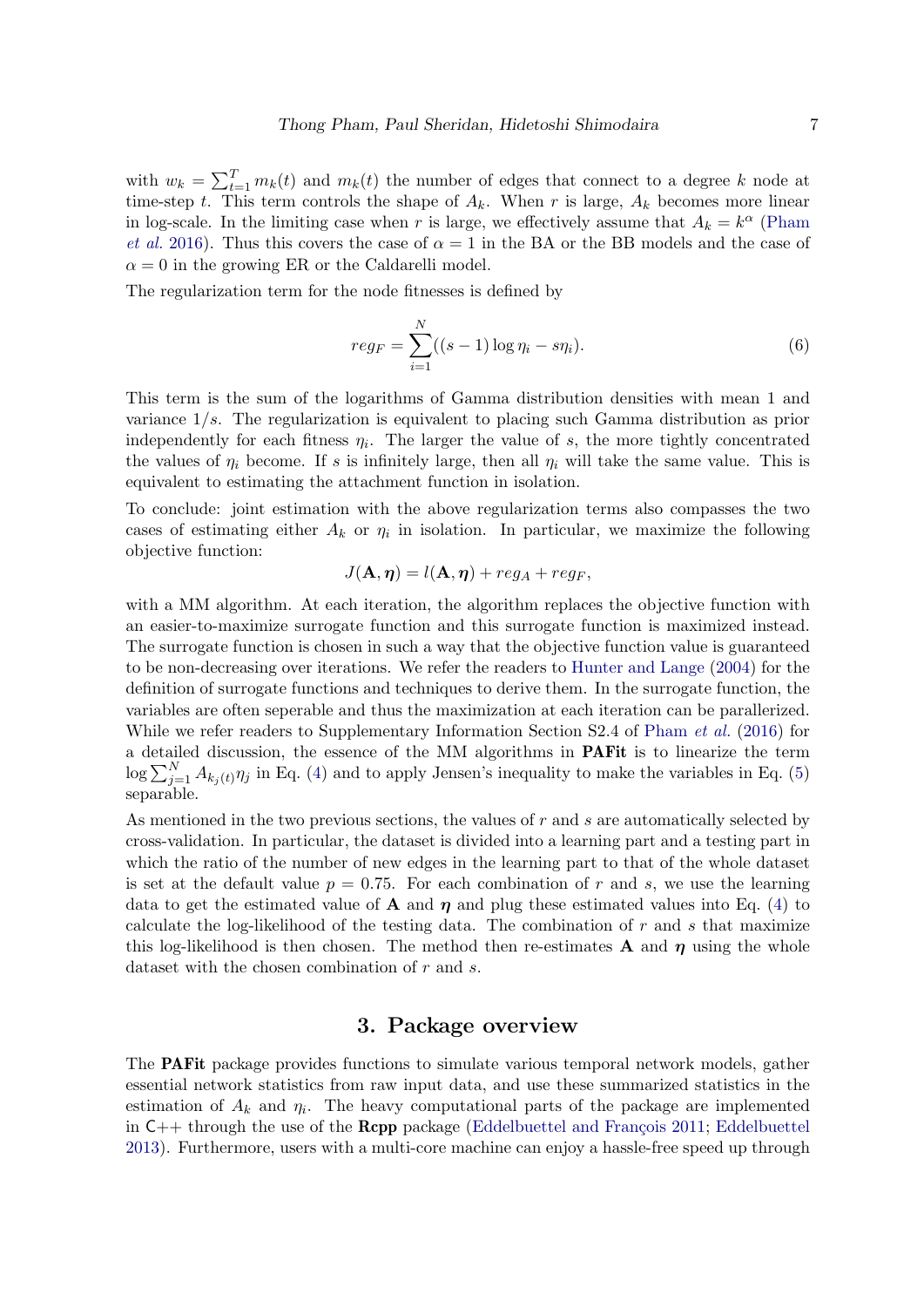### 8 **PAFit:** Non-parametric Estimation of Preferential Attachment and Node Fitness

OpenMP parallelization mechanisms implemented in the code. Apart from the main functions, the package also includes a real-world collaboration network dataset between scientists in the field of complex networks. Table [2](#page-8-0) summarizes the main functions in the package. In what follows, we will review the main package functions one by one.

Firstly, most well-known temporal network models based on PA and node fitness mechanisms can be easily simulated using the package. PAFit implements generate\_BA for the BA model, generate\_ER for the growing ER model, generate\_BB for the BB model, and generate\_fit\_only for the Caldarelli model. These functions have many customizable options. For example, the number of new edges at each time-step is a tunable stochastic variable; see Table [3](#page-9-0) for descriptions of the parameters. They are actually wrappers of the more powerful generate\_net function, which simulates networks with more flexible attachment function and node fitness settings.

In any case, the output of these functions is a PAFit\_net object, which is a list with four fields: type, fitness, PA, and graph. The type field is a string indicating the type of network: "directed" or "undirected". This field is "directed" for the networks generated by the simulation functions. The fitness and PA fields contain the true node fitnesses and PA function, respectively.

The graph field contains the generated temporal network in a three-column matrix format. Each row of this matrix is of the form  $(id_1 id_2 \times time\_stamp)$ . While  $id_1$  and  $id_2$  are IDs of the source node and the destination node, respectively, time\_stamp is the birth time of the edge. This is the so-called edgelist format in which raw temporal networks are stored in many online repositories [\(Kunegis](#page-26-8) [2013;](#page-26-8) [Leskovec and Krevl](#page-26-9) [2014\)](#page-26-9). We will discuss how to use functions provided by PAFit to convert this edgelist format to formats used in other network analysis packages in the next section. One can apply the function plot directly to a PAFit\_net object to visualize its contents.

The second functionality of PAFit is implemented in get\_statistics. With its core part implemented in  $C_{++}$ , this function efficiently collects all temporal network summary statistics that are needed in the subsequent estimation of PA and node fitnesses. The input network is assumed to be stored in a PAFit\_net object. One can use the function graph\_from\_file to read an edgelist graph from a text file into a PAFit\_net object, or convert an edgelist matrix to this class by the function as.PAFit\_net.

The edgelist matrix is assumed to be in the same format as simulated graphs from **PAFit**, i.e., each row is of the form (id\_1 id\_2 time\_stamp). The node IDs are required to be integers greater than  $-1$ , but need not to be contiguous. Note that (id  $-1$  t) describes a node id that appeared at time t without any edge. There are no assumptions on the values or data types of time\_stamp, other than that their chronological order is the same as what the R function order returns. Examples of time-stamps that satisfy this requirement are the integer vector 1:T, the format 'yyyy-mm-dd', and the POSIX time.

The get\_statistics function automatically handles both directed and undirected networks. It returns a list containing many statistics that can be used to characterize the network growth process. Notable fields are m\_tk containing the number of new edges that connect to a degree-k node at time-step t, and node degree containing the degree sequence, i.e., the degree of each node at each time-step.

The most important functionality of **PAFit** relates to the estimation of the attachment function and node fitnesses of a temporal network. This is implemented through various methods.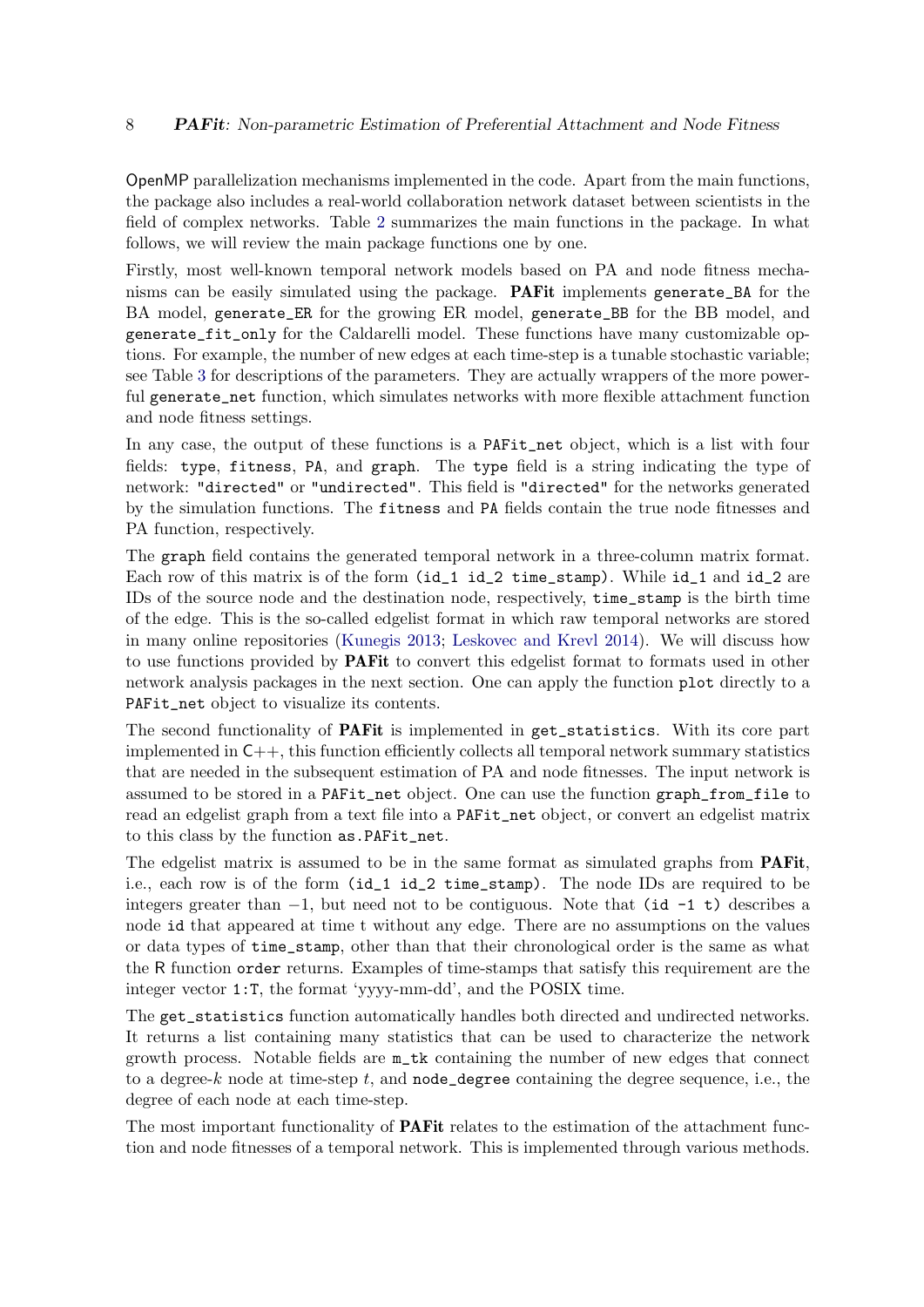<span id="page-8-0"></span>

| Function                              | Main Input                                                   | Output                                            |
|---------------------------------------|--------------------------------------------------------------|---------------------------------------------------|
| generate_ER                           | network parameters                                           | network from the growing ER model                 |
| generate_BA                           | network parameters                                           | network from the generalized directed BA model    |
| generate_BB                           | network parameters                                           | network from the BB model                         |
| generate_fit_only                     | network parameters                                           | network from the Caldarelli model                 |
| generate_net                          | network parameters                                           | network from the GT model                         |
| get_statistics                        | PAFit_net object containing the network                      | PAFit_data object containing summary statistics   |
| Jeong                                 | PAFit_net object and PAFit_data object                       | estimated PA function by Jeong's method           |
| Newman                                | PAFit_net object and PAFit_data object                       | estimated PA function by Newman's method          |
| $only_A_e$ estimate                   | PAFit_net object and PAFit_data object                       | estimated PA function by PAFit                    |
| $\texttt{only}$ $\texttt{F}$ estimate | PAFit_net object and PAFit_data object                       | estimated node fitnesses by PAFit                 |
| joint_estimate                        | PAFit_net object and PAFit_data object                       | estimated PA function and node fitnesses by PAFit |
| to_networkDynamic                     | PAFit_net object                                             | networkDynamic object                             |
| from_networkDynamic                   | networkDynamic object                                        | PAFit_net object                                  |
| to_igraph                             | PAFit_net object                                             | igraph object                                     |
| from_igraph                           | igraph object                                                | PAFit_net object                                  |
| graph_to_file                         | PAFit_net object                                             | text file in either edgelist format or gml        |
| graph_from_file                       | text file in edgelist format or gml                          | a PAFit_net object                                |
| as.PAFit_net                          | edgelist matrix                                              | PAFit_net object                                  |
| test_linear_PA                        | degree vector                                                | Linear_PA_test_result object                      |
|                                       | Table 2: Summary of the main functions in the PAFit package. |                                                   |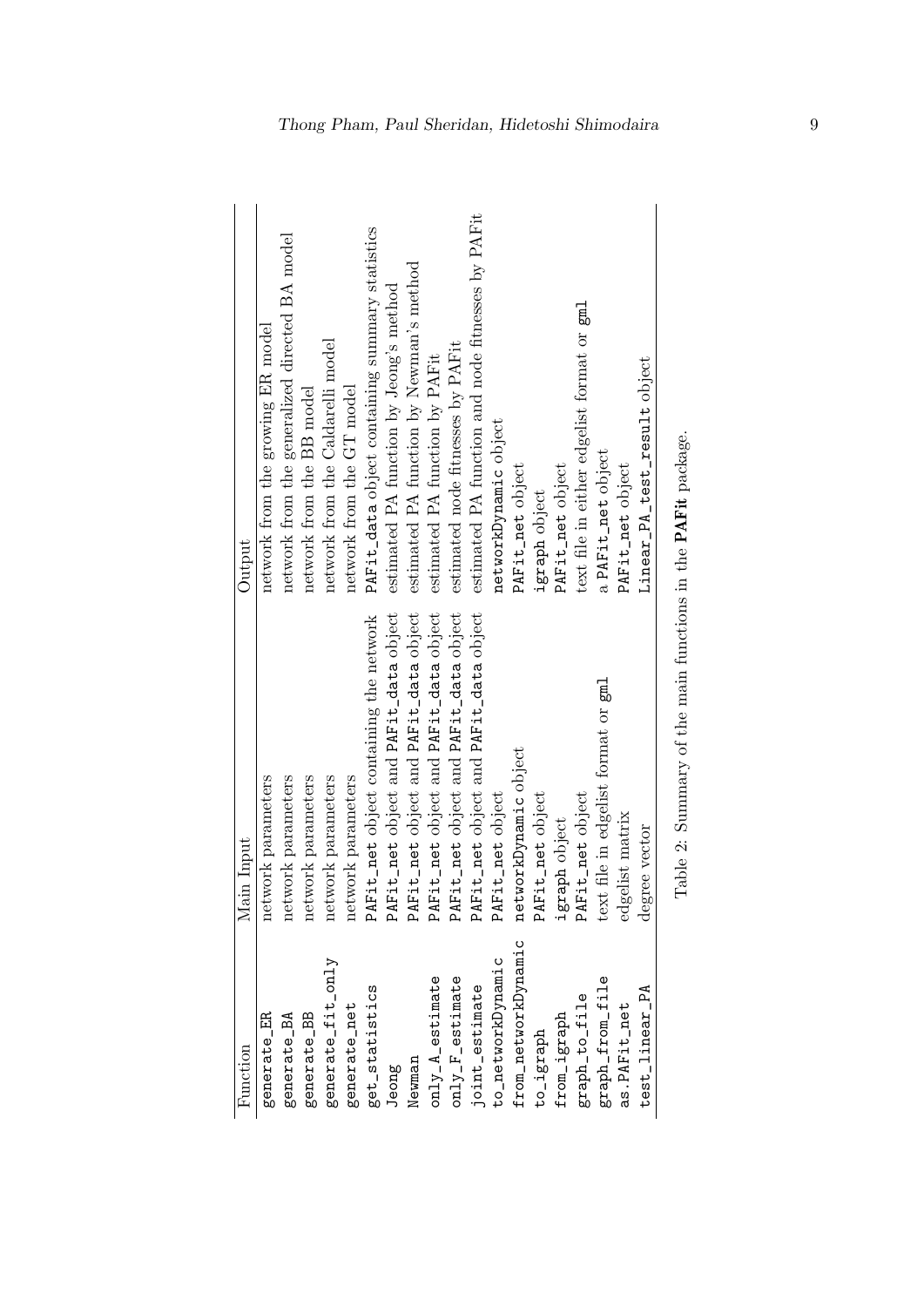<span id="page-9-0"></span>

| Parameter (default value) Description |                                                                |
|---------------------------------------|----------------------------------------------------------------|
| N(1000)                               | total number of nodes in the network                           |
| $num\_seed(2)$                        | initial graph is a circle with num_seed nodes                  |
| $multiple\_node(1)$                   | number of new nodes added at each time-step                    |
| m(1)                                  | number of edges of a new node                                  |
| alpha $(1)$                           | attachment exponent $\alpha$ when we assume $A_k = k^{\alpha}$ |
| $mode_f("gamma")$                     | distribution of node fitnesses: gamma, log-normal or power-law |
| s(10)                                 | distribution of node fitnesses has mean 1 and variance $1/s$   |

Table 3: Main parameters in network-generating functions in the PAFit package.

There are three usages: estimation of the attachment function in isolation, estimation of node fitnesses in isolation, and the joint estimation of the attachment function and node fitnesses.

The functions for estimating the attachment function in isolation are: Jeong for Jeong's method, Newman for Newman's method, and only\_A\_estimate for the PAFit method in [Pham](#page-27-7) [et al.](#page-27-7) [\(2015\)](#page-27-7). For estimation of node fitnesses in isolation,  $\text{only-F}_\text{estimate}$  implements a variant of the PAFit method in [Pham](#page-27-5) et al. [\(2016\)](#page-27-5). For the joint estimation of the attachment function and node fitnesses, we implement the full version of the PAF it method [\(Pham](#page-27-5) *et al.*) [2016\)](#page-27-5) in joint\_estimate. The input of these functions is the output object of the function get\_statistics. The output objects of these functions contain the estimation results as well as some additional information pertaining to the estimation process.

In Table [4,](#page-10-1) we show the input parameters of joint\_estimate, the most important function in PAFit. This function takes the temporal network net\_object and the summarized statistics net\_stat as the main inputs. There are three parameters that control the estimation process: p, stop\_cond, and mode\_reg\_A. The parameter p specifies the ratio of the number of new edges in the learning data to that of the full data in the cross-validation step. Following [Pham](#page-27-5) [et al.](#page-27-5)  $(2016)$ , its default value is set at 0.75. The parameter stop\_cond specifies the threshold  $\epsilon$ : the iterative algorithm will continue until the relative difference of the objective function  $J(\mathbf{A}, \boldsymbol{\eta})$  between two successive iterations falls below this threshold [\(Pham](#page-27-5) *et al.* [2016;](#page-27-5) [Zhou](#page-28-2) *[et al.](#page-28-2)* [2011\)](#page-28-2). The default value  $\epsilon = 10^{-8}$  is set following [Pham](#page-27-5) *et al.* [\(2016\)](#page-27-5). The parameter mode\_reg\_A specifies the regularization term for  $A_k$ . The default value mode\_reg\_A = 0 corresponds to the regularization term in Eq. [\(5\)](#page-5-3) [\(Pham](#page-27-5) *et al.* [2016\)](#page-27-5). When mode\_reg\_A = 1, the following regularization term is used:

$$
-r\sum_{k=2}^{K-1} w_k \left\{ \frac{\log A_{k+1} - \log A_k}{\log (k+1) - \log k} - \frac{\log A_k - \log A_{k-1}}{\log k - \log (k-1)} \right\}^2.
$$
 (7)

Although this regularization term will enforce exactly the form  $A_k = k^{\alpha}$ , it is significantly slower to optimize this regularization term while the improvement over Eq. [\(5\)](#page-5-3) is little.

Finally, although one can roughly assess whether PA exists in the network by visual inspection of the estimated PA function, [Handcock and Jones](#page-25-7) [\(2004\)](#page-25-7) provide a method to test whether the linear PA-only case, i.e.,  $A_k = k$  and  $\eta_i = 1$ , is consistent with a given degree vector. We implemented this method in the function test\_linear\_PA. This function chooses the best fitted distribution to a given degree vector among a set of distributions by comparing the Akaike Information Criterion [\(Akaike](#page-23-10) [1974\)](#page-23-10) or the Bayesian Information Criterion [\(Raftery](#page-27-10) [1995\)](#page-27-10). The set of distributions are Yule, Waring, Poisson, geometric, and negative binomial.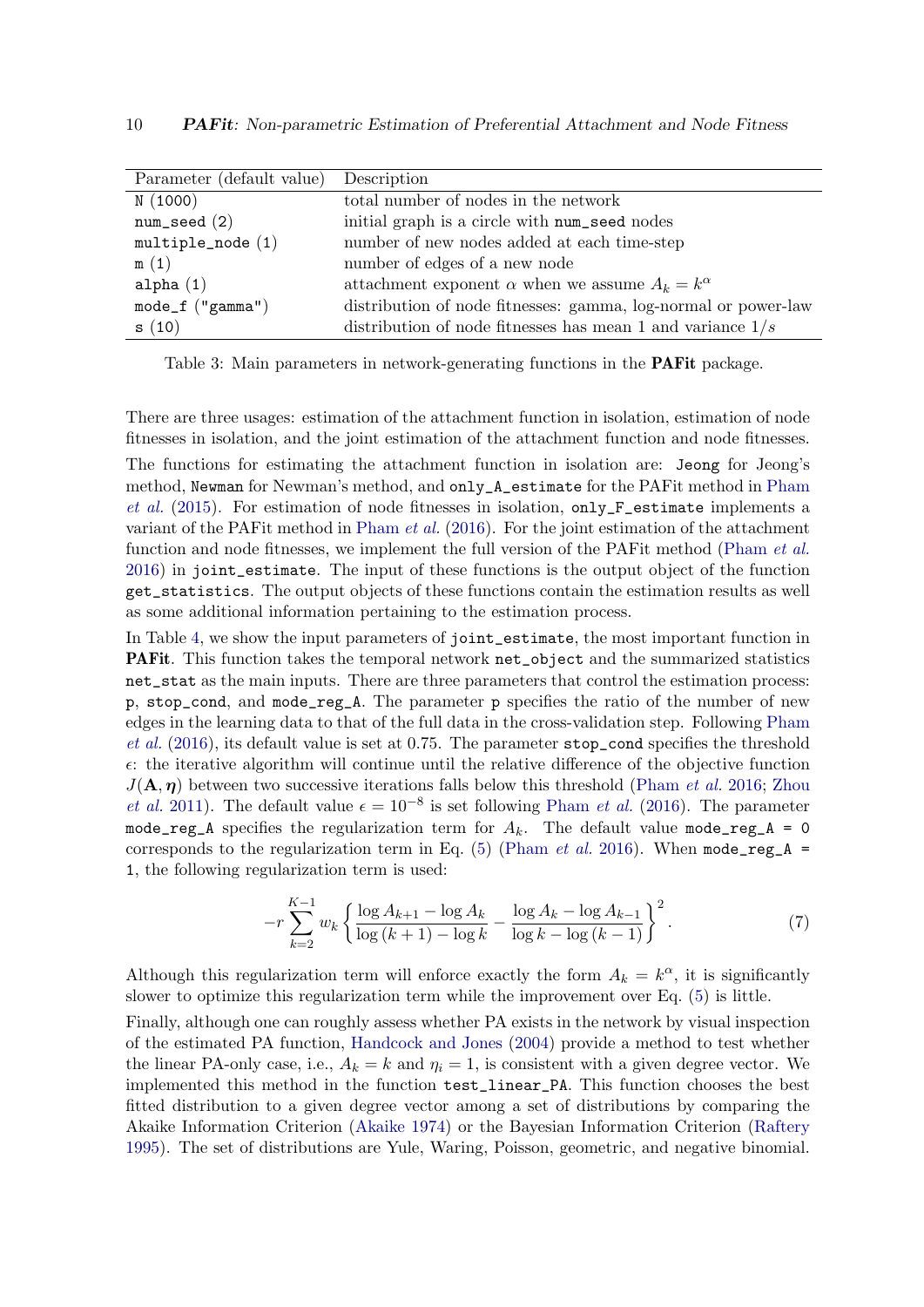| Parameter  | Default value              |
|------------|----------------------------|
| net_object | no default value           |
| net_stat   | get_statistics(net_object) |
| р          | 0.75                       |
| stop_cond  | $10^{-8}$                  |
| mode_reg_A | -0                         |

<span id="page-10-1"></span>Table 4: Parameters of the joint\_estimate function and their default values.

The linear PA-only case corresponds to Yule or Waring [\(Yule](#page-28-3) [1925;](#page-28-3) [Irwin](#page-25-8) [1963\)](#page-25-8).

# 4. Related network packages

<span id="page-10-0"></span>Since network analysis has been an important field for a long time, various aspects of it have been implemented in a large number of software packages. To our best effort, we have confirmed that the non-parametric joint estimation of PA and fitness mechanisms in a growing network is not implemented elsewhere. Restricting the discussion to packages in R, there are some notable implementations of related statistical network models. For example, stochastic block models in packages igraph [\(Csardi and Nepusz](#page-24-11) [2006\)](#page-24-11), sna [\(Butts](#page-23-11) [2016\)](#page-23-11), blockmodels [\(INRA and Leger](#page-25-9) [2015\)](#page-25-9) and dynsbm [\(Matias and Miele](#page-26-5) [2016,](#page-26-5) [2018\)](#page-26-10); exponential random graph models in packages  $\text{ergm}$  [\(Hunter](#page-25-10) *et al.* [2008;](#page-25-10) [Handcock](#page-24-12) *et al.* [2017\)](#page-24-12),  $\text{tergm}$  [\(Krivitsky](#page-25-0) [and Handcock](#page-25-0) [2016\)](#page-25-0), hergm [\(Schweinberger](#page-27-11) et al. [2018\)](#page-26-11), btergm [\(Leifeld](#page-26-11) et al. 2018), and **RSiena** [\(Ripley](#page-27-2) *et al.* [2013,](#page-27-2) [2018\)](#page-27-12); and latent space models in the package **latentnet** [\(Krivitsky](#page-25-11) [and Handcock](#page-25-11) [2008,](#page-25-11) [2017\)](#page-25-12).

The dynsbm package estimates a dynamic stochastic block model in which nodes are assumed to belong to some latent groups which can be varying with time, and the edge weight between two nodes at any time follows some parametric distribution. The package can deal with both discrete and continuous weighted edges.

The igraph package contains the functions sample\_pa and sample\_growing which are the equivalents of generate\_BA and generate\_ER in PAFit, respectively. Although igraph also generates networks from many other mechanisms, it does not contain any function for estimating the PA function and/or node fitnesses. It does contain many functionalities for dealing with stochastic block models and various other network models.

Some of the above packages are included in the extensive meta-package statnet [\(Handcock](#page-25-13) [et al.](#page-25-13) [2008,](#page-25-13) [2016\)](#page-24-13). In statnet, packages that deal with temporal networks are: networkDy-namic [\(Butts](#page-23-12) et al. [2016\)](#page-23-13), tsna [\(Bender-deMoll and Morris](#page-23-13) 2016), and tergm. The network-Dynamic package provides the networkDynamic class to store dynamic networks and various functions to manipulate them. The **tsna** package calculates many temporal statistics of a dynamic network stored in a networkDynamic object.

The closest packages to **PAF** it that estimate PA in a temporal network are tergined RSiena. The two packages both fit exponential random graph models based on an extensive and customizable list of network statistics or user-defined node covariates. Ignoring technical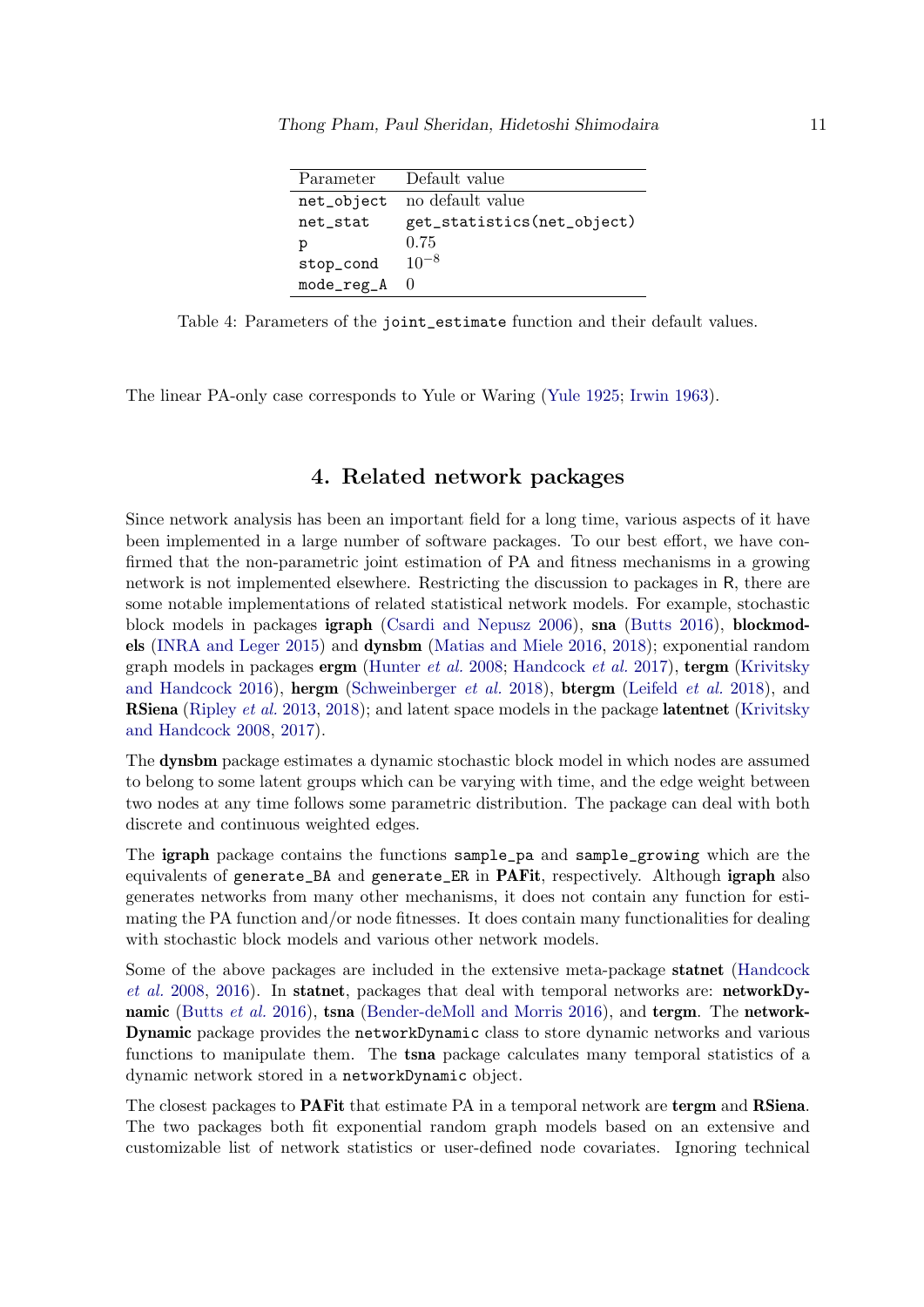details, tergm and RSiena essentially employ a model in which

<span id="page-11-1"></span>
$$
P_i(t) \propto \exp\left(\sum_{j=1}^p \beta_j s_{j,i}(t)\right),\tag{8}
$$

with  $s_{i,i}(t)$  the j-th effect calculated at node  $v_i$  at time t. Each effect is a fixed transformation of some network statistic or node covariates. The goal is to estimate the coefficients  $\{\beta_j\}_{j=1}^p$ . Recall that PAFit essentially explains the increase in the dependent variable, which is the degree of node  $v_i$ , by two independent effects: node fitness  $\eta_i$  and PA value  $A_{k_i(t)}$ . The advantages of **tergm** and **RSiena** over **PAFit** are: (1) the independent effects  $s_{j,i}(t)$  can include either node covariates or a wide range of network statistics that are not limited to degree, and (2) one can change  $P_i(t)$  in Eq. [\(8\)](#page-11-1) to the probability of some event that depends on both network statistics and node covariate.

PAFit, however, has advantages over tergm and RSiena when one focuses on using the non-parametric PA function and node fitnesses to explain the changes in the degree vector. Regarding PA, the main focus of **tergm** and **RSiena** is parametric estimation of  $A_k$ . All pre-implemented functions of  $s_{i,i}(t)$  in Eq. [\(8\)](#page-11-1) correspond to some parametric forms of  $A_k$ . Popular choices, for example, are  $s_{j,i}(t) = k_i(t)$ ,  $1/k_i(t)$ ,  $\log k_i(t)$  and  $\sqrt{k_i(t)}$ , which correspond respectively to the following parametric forms of the PA function:  $A_k = \exp \beta k$ ,  $\exp(\beta/k), k^{\beta}$  and  $\exp \beta \sqrt{k}$ .

Although it is theoretically possible to describe a non-parametric  $A_k$  function by using indicator functions  $s_{j,i}(t) = 1_{k_i(t)=j}$ , tergm and RSiena contain no regularization terms for the joint estimation of the non-parametric PA function and node fitnesses. Joint estimation without regularization terms would be intractable, since the number of parameters is too high. On the other hand, **PAFit** is specifically designed for estimating  $A_k$  non-parametrically with node fitnesses, since it has two regularization terms in Eqs. [\(5\)](#page-5-3) and [\(6\)](#page-6-1), together with the cross-validation step used to choose suitable regularization parameters.

We also note one minor advantage of **PAFit** over **RSiena** is that **RSiena** assumes the node set is fixed in time and thus cannot handle the addition of new nodes without introducing some approximations (for example, assuming that all the nodes appear at the initial time), while PAFit does not assume so.

PAFit provides functionalities to communicate with existing network analysis packages. Using to\_networkDynamic and from\_networkDynamic, one can convert a PAFit\_net object to a networkDynamic's networkDynamic object and vice versa. The functions to\_igraph and from\_igraph do the same for igraph's igraph objects. The extensive functions of statnet and igraph packages can then be used. One can also output the graph stored in a PAFit\_net object to the universal gml format by the function graph\_to\_file, or read from a gml file by the function graph\_from\_file.

### 5. Package usage

<span id="page-11-0"></span>Here we show three usages of **PAFit**: the estimation of the attachment function  $A_k$  in isolation in Section [5.1,](#page-12-0) the estimation of node fitnesses  $\eta_i$  in isolation in Section [5.2,](#page-14-0) and the joint estimation of  $A_k$  and the  $\eta_i$  values in Section [5.3.](#page-15-0)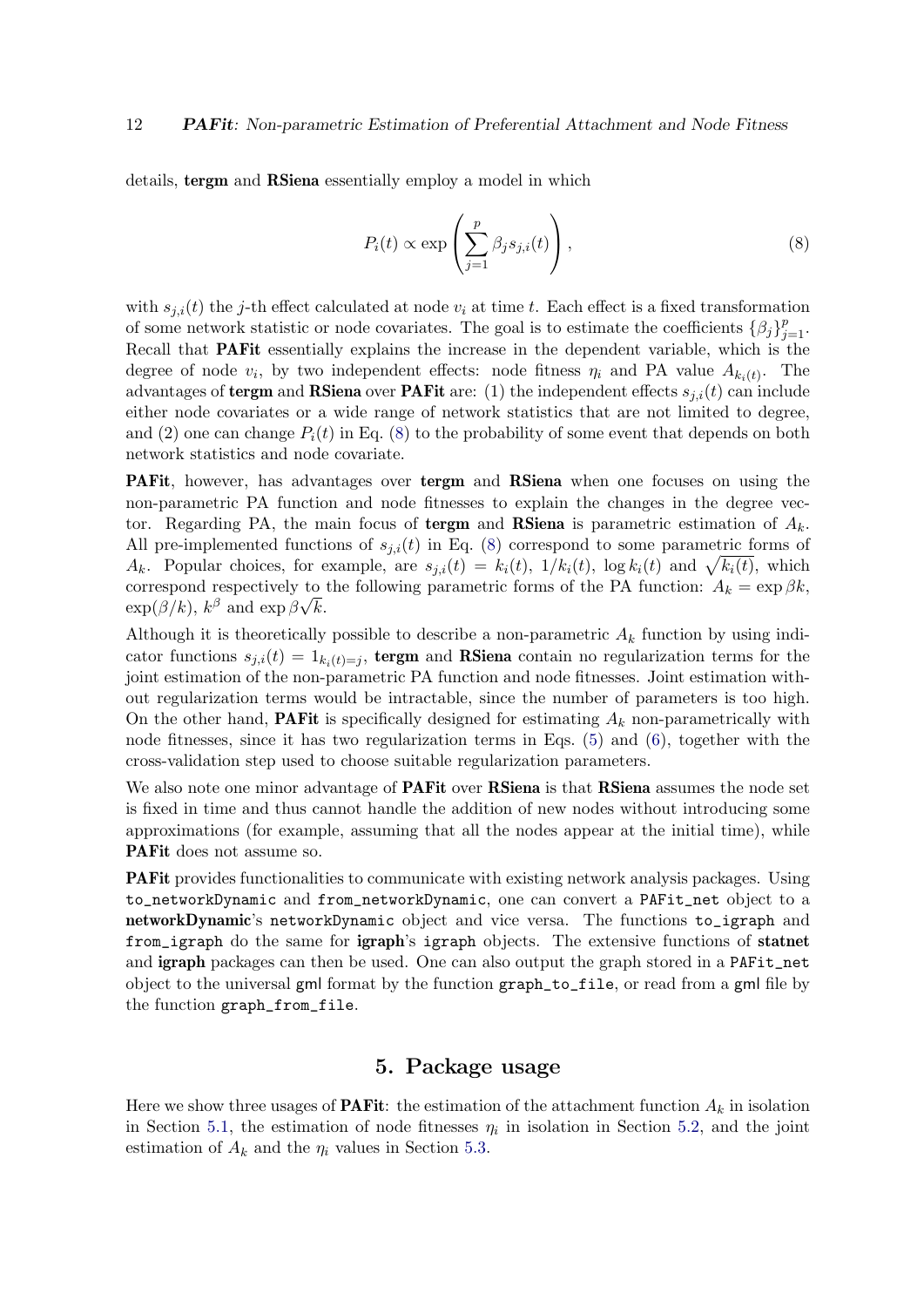#### <span id="page-12-0"></span>5.1. Attachment function estimation

First we generate a network from a directed version of the BA model, called Price's model [\(Price](#page-27-4) [1976\)](#page-27-4). The network consists of  $N = 1000$  nodes with  $m = 5$  new edges added at each timestep.

```
R> set.seed(1)
R> library(PAFit)
R > sim\_net\_1 <- generate_BA(N = 1000, m = 5)
```
Recall that  $A_k$  is linear in the BA model, i.e., the attachment exponent  $\alpha$  is equal to 1, and the node fitnesses are uniform.

One can observe the emergence of hubs in this network by visualizing the generated graph at various time-steps by the function plot. The following script plots the network snapshot at time  $t = 1$  in Figure [1a](#page-13-0) and its corresponding degree distribution in Figure [1d:](#page-13-0)

```
R> plot(sim_net_1, slice = 1)
R> plot(sim_net_1, slice = 1, plot = "degree")
```
Note that if the network is directed, as it is in this example, the option plot = "degree" will plot the in-degree distribution. We can plot in the same way the network snapshots at time  $t = 10$  and  $t = 100$  in Figures [1b](#page-13-0) and [1c](#page-13-0) and their corresponding degree distributions in Figures [1e](#page-13-0) and [1f.](#page-13-0)

The next step is to use the function get\_statistics to get the summary statistics for the temporal network:

#### R> stats\_1 <- get\_statistics(sim\_net\_1)

With stats\_1 containing all the needed summary statistics, we then apply the three methods of estimating the attachment function in isolation:

```
R> result_Jeong <- Jeong(sim_net_1, stats_1)
R> result_Newman <- Newman(sim_net_1, stats_1)
R> result_PA_only <- only_A_estimate(sim_net_1, stats_1)
```
Let us explain result\_PA\_only in more detail. Information on the estimated results as well as the estimation process can be viewed by invoking summary:

```
R> summary(result_PA_only)
```

```
Estimation results by the PAFit method.
Mode: Only the attachment function was estimated.
Estimated r parameter: 0.1
Estimated attachment exponent: 1.001139
Two-sigma confidence interval of the attachment exponent: ( 0.9908913 , 1.011387 )
-------------------------------------------
Additional information:
Number of bins: 50
Number of iterations: 63
Stopping condition: 1e-08
```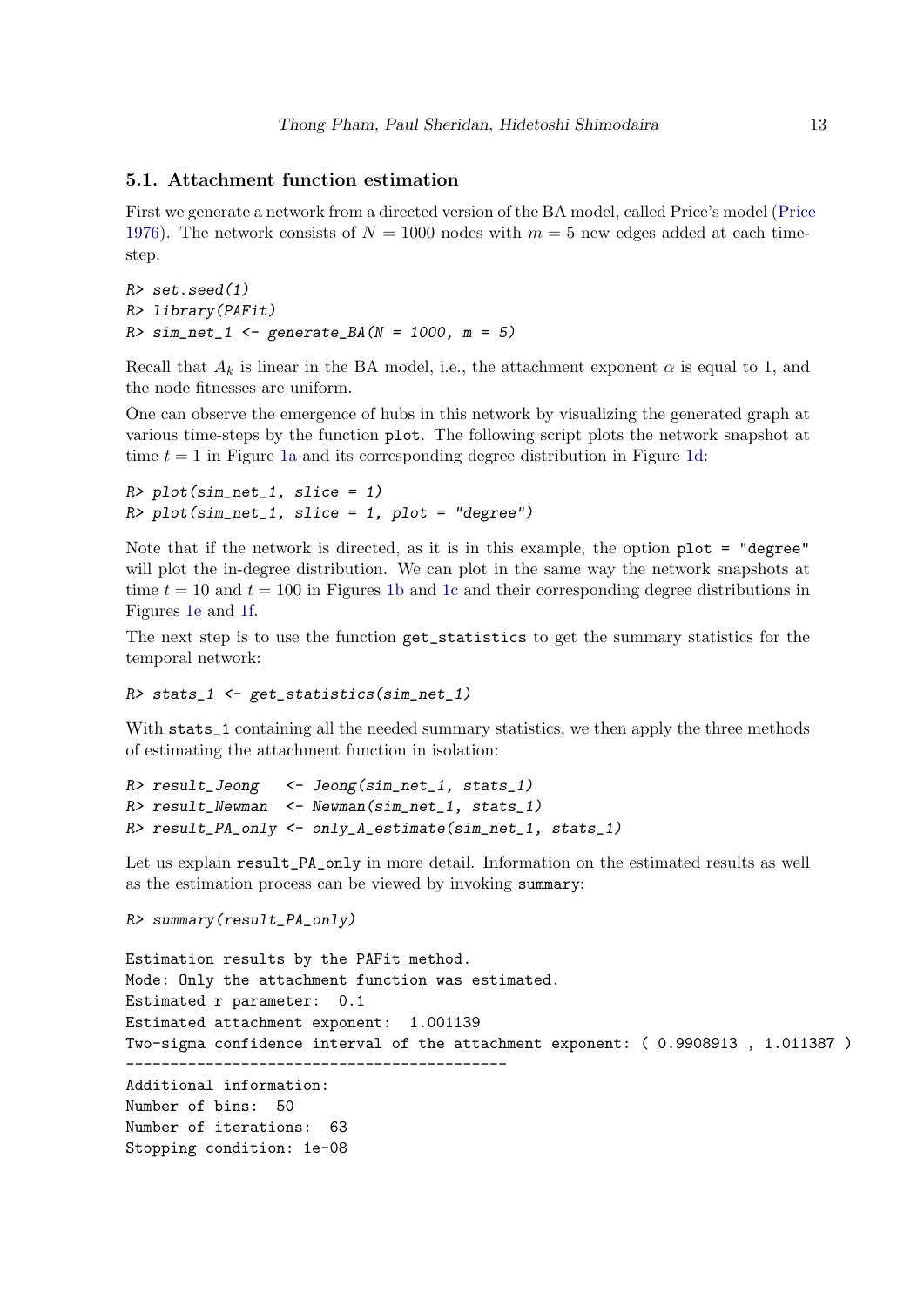<span id="page-13-0"></span>

(d) Degree distribution at  $t = 1$  (e) Degree distribution at  $t = 10$  (f) Degree distribution at  $t = 100$ Figure 1: Network snapshots and their corresponding in-degree distributions at time-steps

As stated in Section [2,](#page-3-0) the PAFit method first finds the r parameter, which regularizes the PA function, by cross-validation, and then estimates  $A_k$  using the chosen r. The estimated function can be accessed via \$estimate\_result\$k and \$estimate\_result\$A of result\_PA\_only. From this estimated function, the attachment exponent  $\alpha$  (when we assume  $A_k = k^{\alpha}$ ) and its two-sigma confidence interval are also estimated. Here  $\hat{\alpha}$  is 1.001  $\pm$  0.01 as we can see from the output of summary. These values can be accessed via \$estimate\_result\$alpha and \$estimate\_result\$ci.

The output also reveals that by default **PAF** it applies binning with 50 bins. In this procedure, we divide the range of k into bins consisting of consecutive degrees, and assume that all  $k$ in a bin have the same value of  $A_k$ . Binning is an important regularization technique that significantly stabilizes the estimation of the attachment function [\(Pham](#page-27-7) et al. [2015\)](#page-27-7). In this example, the center of each bin is stored in the field \$center\_k of stats\_1.

Since the center of a bin is also the PA value corresponding to that bin in the linear PA case, we can plot the estimated attachment function together with the true attachment function using the following script, which produces Figure [2a.](#page-14-1) The options min\_A and max\_A specify the minimum and maximum values in the vertical axis of the plot, respectively.

 $R$ > plot(result\_PA\_only, stats\_1, min\_A = 1, max\_A = 2000)

 $t = 1$ , 10 and 100.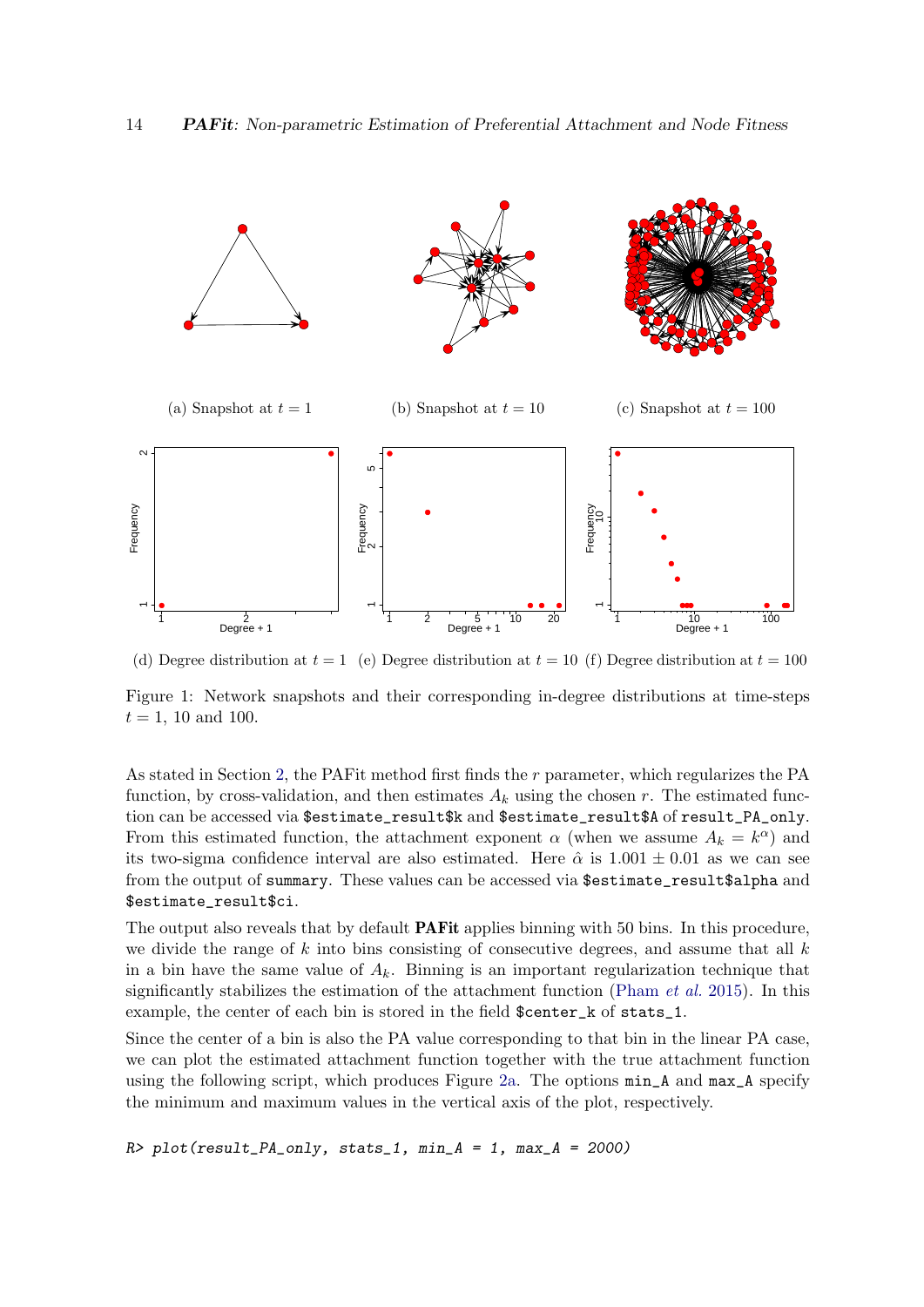<span id="page-14-1"></span>

Figure 2: Estimating the attachment function in isolation. The true attachment function is  $A_k = k^{\alpha}$  with attachment exponent  $\alpha = 1$ . We also show the estimated  $\alpha$  and its two-sigma confidence interval provided by each method.

#### R> lines(stats\_1\$center\_k, stats\_1\$center\_k, col = "red")

The estimation results of Jeong's method and Newman's method can be plotted in a similar way, and are shown in Figures [2b](#page-14-1) and [2c,](#page-14-1) respectively.

Overall, Newman's method and PAFit estimate the attachment function  $A_k$  about equally well, while Jeong's method is found to underestimate the function and also exhibits high variance. This can also be observed in the estimated attachment exponent of the three methods: Newman's method and PAF it recover the true  $\alpha$ , while Jeong's method underestimates it. Note that in PAFit we also have the two-sigma confidence intervals (lightblue region in Figure [2a\)](#page-14-1) of the estimated  $A_k$ , which are unavailable in the other two methods. This is a significant advantage of PAFit over the other two methods since it allows the user to quantify uncertainties in the result.

#### <span id="page-14-0"></span>5.2. Node fitnesses estimation

Here we estimate node fitnesses from a BB model generated network with the assumption that  $A_k = k$ . To demonstrate the functionality of the package, we generate a BB network with a nonstandard setting:

 $R> sim\_net\_2 \leq$  generate\_BB(N = 1000, num\_seed = 100, multiple\_node = 100,  $m = 15$ ,  $s = 10$ 

This network grows from a seed network with  $N_0 = 100$  nodes where the nodes form a line graph. The value of  $N_0$  can be specified by num seed. At each time-step we add  $n = 100$ new nodes where each node has  $m = 15$  new edges. The values of n and m can be specified via multiple\_node and m, respectively. The total number of nodes in the final network is  $N = 1000$ . Finally, the distribution from which we generate node fitnesses is the Gamma distribution with mean 1 and inverse variance  $s = 10$ .

Next we get the network summary statistics and then apply the estimation function: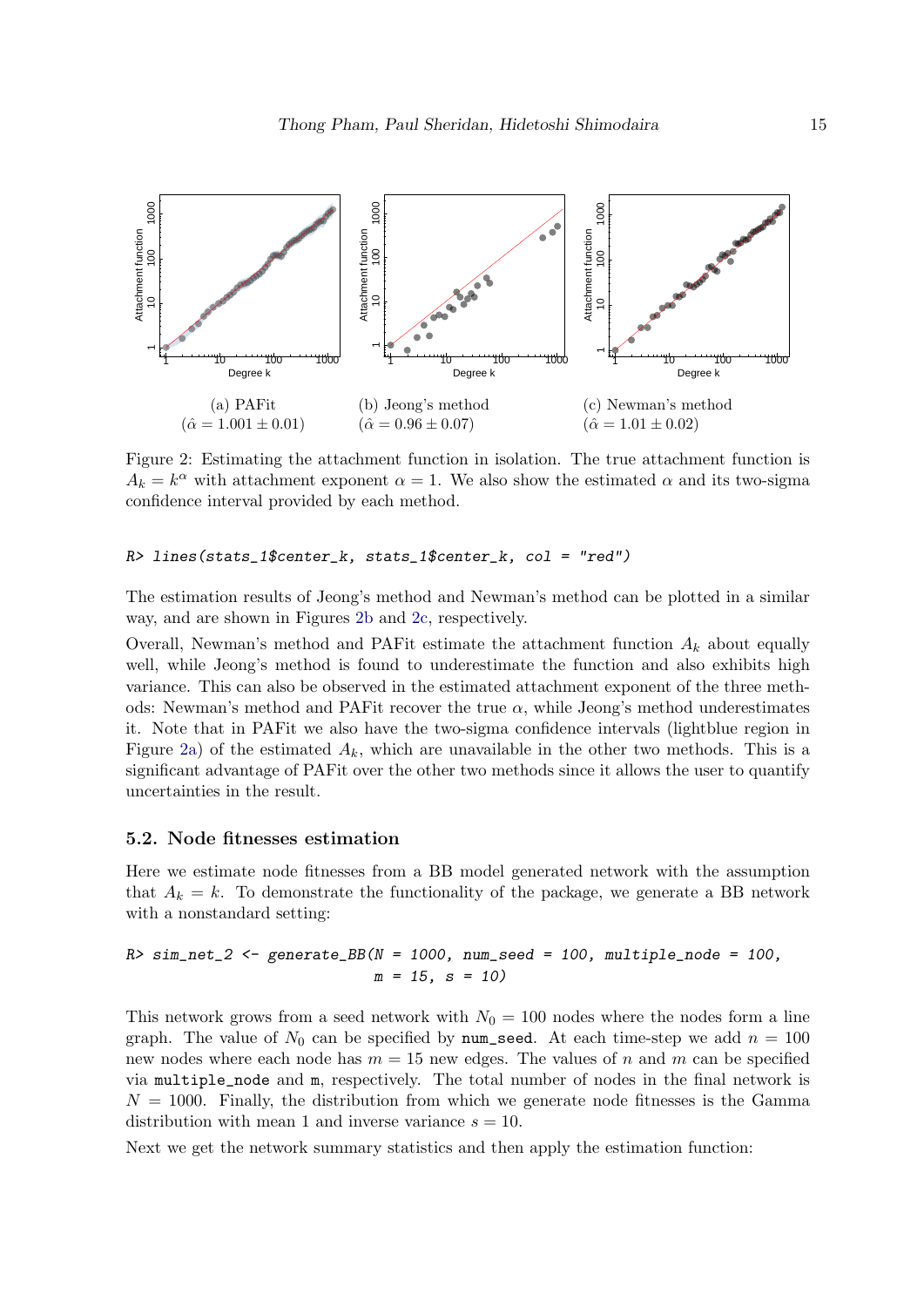```
R> stats 2 \leftarrow get statistics (sim net 2)
R> result_fit_only <- only_F_estimate(sim_net_2, stats_2)
R> plot(result_fit_only, stats_2, plot = "f")
```
The final line of the snippet generates the distribution of estimated node fitnesses in Figure [3a.](#page-16-0)

In its default setting, the function only\_F\_estimate estimates node fitnesses under the assumption that  $A_k = k$ . But one also can estimate node fitnesses in the Caldarelli model, i.e., assuming  $A_k = 1$  for all k, with the option model  $A =$  "Constant". The function only\_F\_estimate works by first finding the estimated value  $\hat{s}$  of s by cross-validation, and then using  $\hat{s}$  in the subsequent estimation of node fitnesses. The summary information of the estimation result can be viewed by invoking summary:

R> summary(result\_fit\_only)

Estimation results by the PAFit method. Mode: Only node fitnesses were estimated. Estimated s parameter: 8

-------------------------------------------

```
Additional information:
Number of bins: 50
Number of iterations: 19
Stopping condition: 0.00000001
```
The method slightly under-estimated s. We can check whether the node fitnesses were estimated well by plotting the estimated fitnesses versus the true fitnesses by running the following command:

R> plot(result\_fit\_only, stats\_2, true\_f = sim\_net\_2\$fitness, plot = "true\_f")

This will produce the plot of Figure [3b.](#page-16-0) It turns out that the estimated node fitnesses agree pretty well with the true node fitnesses. We note that the light blue band around the  $\hat{\eta}_i$ values depicts the two-sigma confidence intervals of the estimated values. The upper and lower values can be accessed via \$estimate\_result\$upper\_f and \$estimate\_result\$lower\_f of result\_fit\_only, respectively.

#### <span id="page-15-0"></span>5.3. Joint estimation of the attachment function and node fitnesses

Here we show how to estimate the attachment function and node fitnesses simultaneously. We need to assume in Section [5.1](#page-12-0) the equality of all  $\eta_i$  for the estimation of  $A_k$  in isolation, and in Section [5.2](#page-14-0) a specific functional form of  $A_k$  for the estimation of  $\eta_i$  in isolation. Such assumptions become unnecessary when we perform joint estimation, since the appropriate functional forms will be automatically enforced through the regularization parameters  $r$  and s, which will be chosen by cross-validation. We recommend the joint estimation procedure as the standard estimation procedure in this package, unless there is a specific reason to justify the one or the other of these assumptions.

This time, we generate a network in which the attachment function is  $A_k = k^{\alpha}$  with  $\alpha = 0.5$ and the Gamma distribution of node fitnesses has mean 1 and variance  $1/s$  with  $s = 10$ :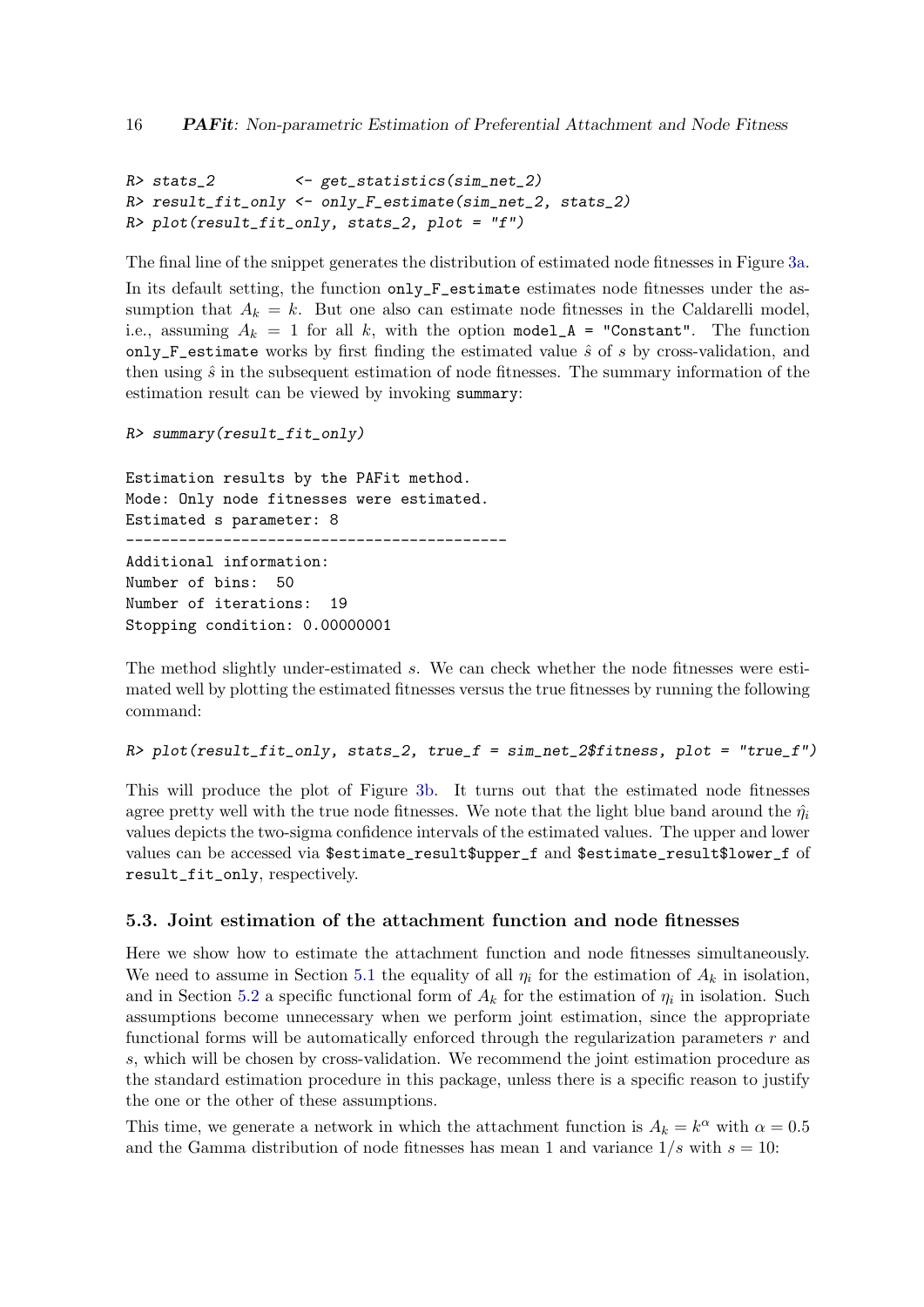<span id="page-16-0"></span>

(a) Distribution of estimated fitnesses.

(b) Estimated fitnesses versus true fitnesses.

Figure 3: Estimating node fitnesses in isolation. The attachment function is fixed at  $A_k = k$ . In panel b, we only plot nodes for which the number of acquired new edges is at least 5.

 $R> sim\_net\_3$  <- generate\_net(N = 1000, num\_seed = 100, multiple\_node = 100,  $m = 15$ ,  $s = 10$ , alpha = 0.5)

We then apply joint\_estimation:

```
R> stats_3 <- get_statistics(sim_net_3)
R> result_PAFit <- joint_estimate(sim_net_3, stats_3)
R> summary(result_PAFit)
Estimation results by the PAFit method.
Mode: Both the attachment function and node fitness were estimated.
Estimated r parameter: 10
Estimated s parameter: 18.75
Estimated attachment exponent: 0.5168941
Two-sigma confidence interval of the attachment exponent: ( 0.5097277 , 0.5240605 )
-------------------------------------------
Additional information:
Number of bins: 50
Number of iterations: 596
Stopping condition: 0.00000001
```

```
We can plot the estimated attachment function as in Figure 4a, and the distribution of the
\hat{\eta}_i4b with the following code:
```

```
R> plot(result_PAFit, stats_3)
R> lines(stats_3$center_k, stats_3$center_k^0.5, col = "red")
R> plot(result_PAFit, stats_3, plot = "f")
```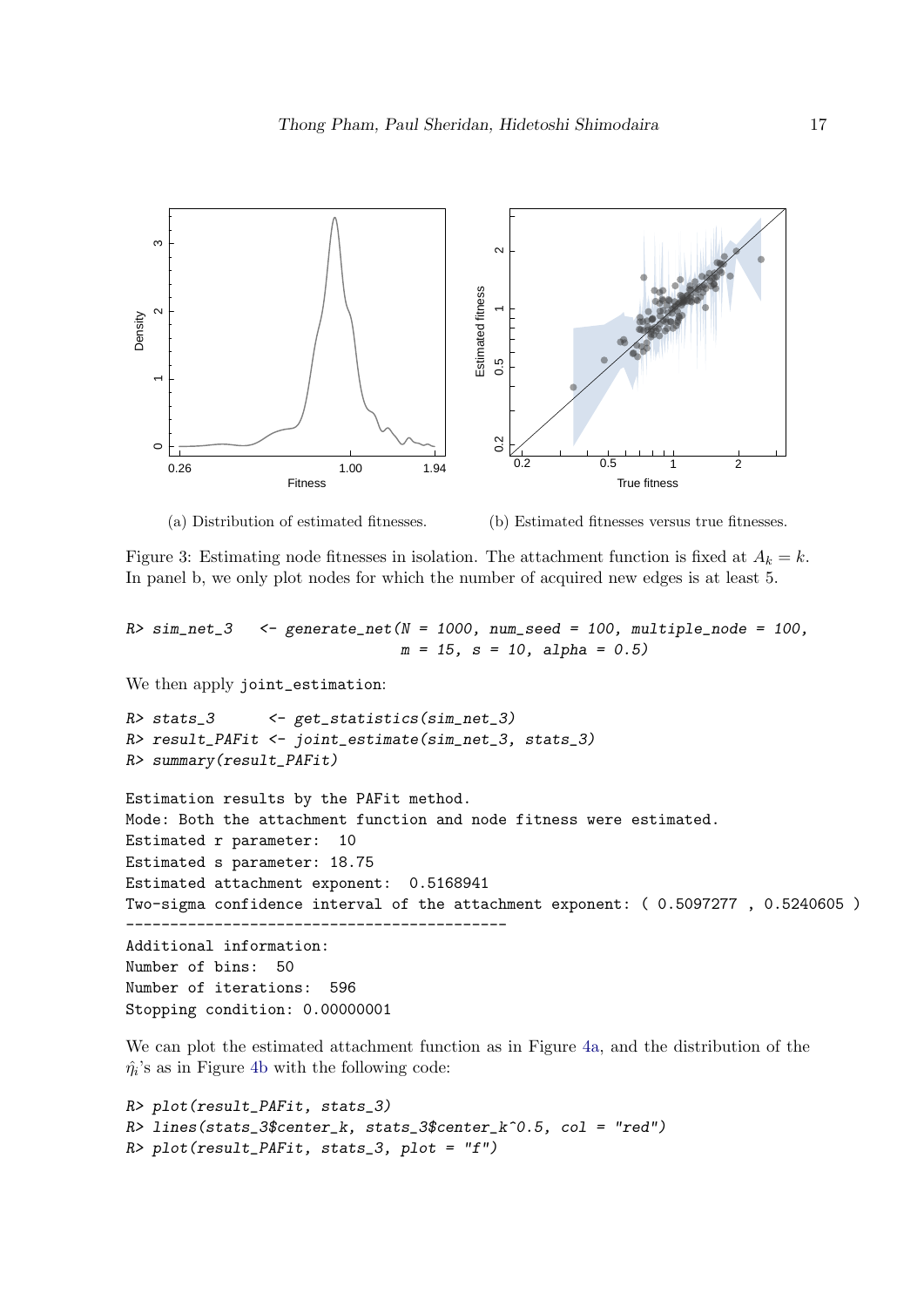<span id="page-17-1"></span>

Figure 4: Joint estimation of the attachment function and node fitnesses. The red line in panel a is the true attachment function  $A_k = k^{0.5}$ .

Concerning the estimated values, while s is slightly over-estimated by  $\hat{s} = 18.75$ ,  $\hat{\alpha} = 0.52 \pm 0.05$ 0.01 is a good estimate of  $\alpha$ . We can also plot the estimated fitnesses versus the true fitnesses as in Figure [4c](#page-17-1) with the following code:

### R> plot(result\_PAFit, stats\_3, true\_f = sim\_net\_3\$fitness, plot = "true\_f")

Since the mean of  $\hat{\eta}_i$ 's is normalized to one, the over-estimation of s leads to over-estimation of low-value fitnesses and under-estimation of high-value fitness, as can be seen in Figure [4c.](#page-17-1) We show how joint estimation improves on estimating either node fitnesses in isolation (Figures [5a](#page-18-1) and [5b\)](#page-18-1) or the PA function in isolation (Figure [5c\)](#page-18-1). For estimating node fitnesses in isolation, two cases are shown: the result when we assume the BB model in which  $A_k = k$ (Figure [5a\)](#page-18-1) and the result when we assume the Caldarelli model in which  $A_k = 1$  (Figure [5b\)](#page-18-1). In either case, the estimated node fitnesses are visually worse than those of the joint estimation in Figure [4c.](#page-17-1) Similarly, estimating the PA function in isolation apparently led to overestimation of the PA function in the region of large  $k$ . To conclude, estimating either node fitnesses or the PA function in isolation would likely be worse than the joint estimation, if the underlying assumptions about the true node fitnesses and the true PA function are wrong.

### 6. Simulation Study

<span id="page-17-0"></span>In this section, we present the results of a simulation that we conducted to assess the performance of joint\_estimation function. We assume the functional form  $A_k = k^{\alpha}$  for the attachment function. To cover the spectrum of PA and anti-PA phenomena, we choose four values for  $\alpha$ : −0.5, 0, 0.5, and 1. We sample node fitnesses from a Gamma distribution with mean 1 and variance  $1/s$ . Three values for s are chosen: 5, 20, and 80. While small values of s lead to widely varied node fitnesses, large values of s leads to highly concentrated node fitnesses.

For each combination of  $\alpha$  and s, we generated  $M = 50$  networks, estimated  $A_k$  and s from each network using joint\_estimation. We then fit the form  $\hat{A}_k\,=\,k^\alpha$  to  $\hat{A}_k$  in order to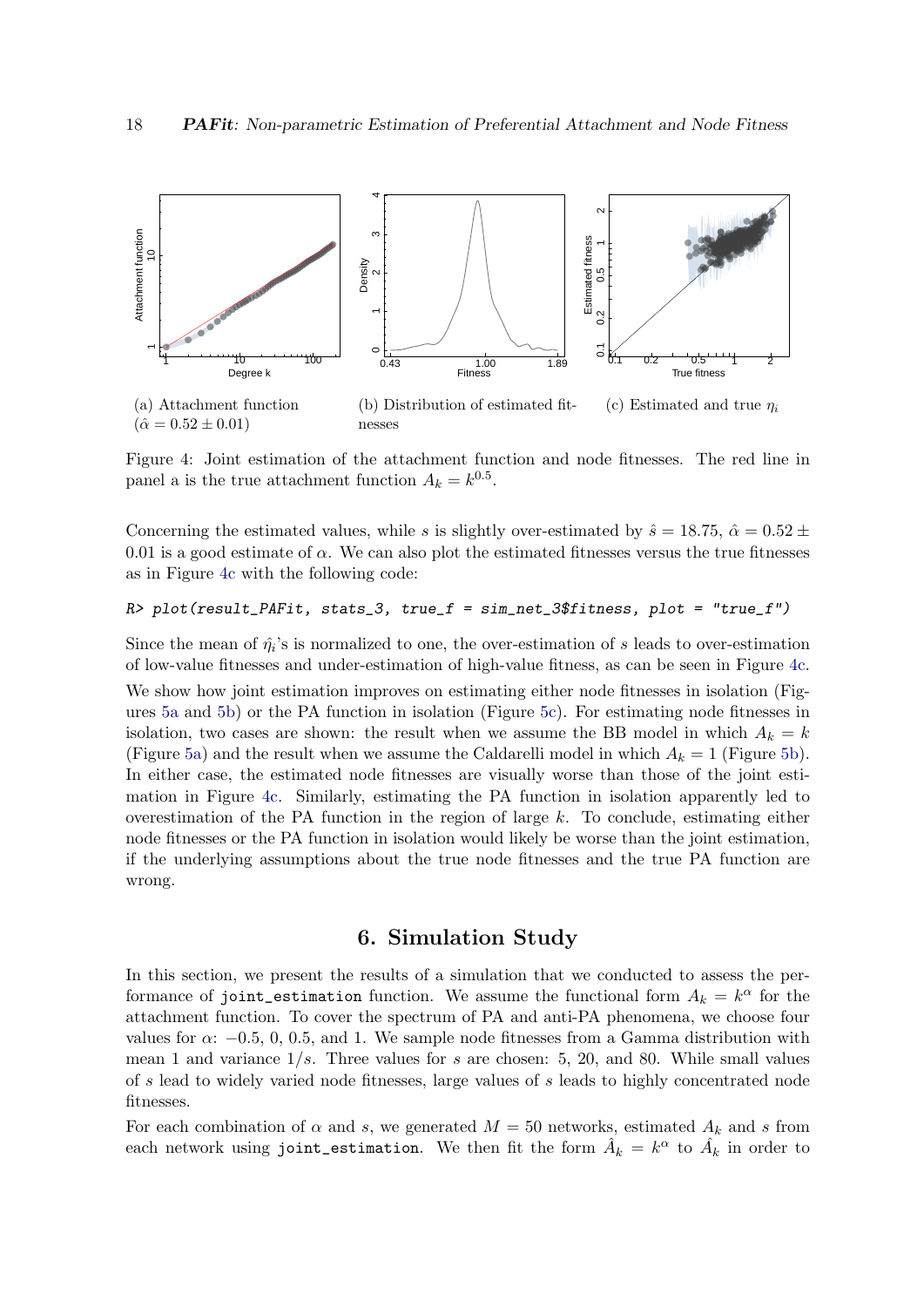<span id="page-18-1"></span>

(assuming  $A_k = k$ ).  $\hat{s} = 3.2$ . (assuming  $A_k = 1$ ).  $\hat{s} = 4$ .

(c) Estimated PA function in isolation.  $\hat{\alpha} = 0.60 \pm 0.05$ .

Figure 5: Estimating either node fitnesses or the PA function in isolation. The red line in panel c is the true attachment function  $A_k = k^{0.5}$ .

estimate  $\alpha$ . We then compared the means of the estimation results of  $\alpha$  and s with the true values. Each simulated network has a total of 1000 nodes with the initial graph has 200 nodes and 50 new nodes are added at each time-step for a total of 10 time-steps. Each new node has 50 new edges.

The results are shown in Figure [6.](#page-19-0) The attachment exponent  $\alpha$  was estimated reasonably well across all combinations of  $\alpha$  and s. Except for the cases in which the attachment function grows fast  $(\alpha = 1)$  or the case in which node fitnesses have high variance  $(s = 5)$ , the estimated values of s were also acceptable. When  $s = 5$ , it was slightly over-estimated, which perhaps is due to the high variance of the node fitnesses in this case. We also notice that s was slightly over-estimated when  $\alpha = 1$ , which may be caused by the fast growing rate of the PA function. One also notices that the confidence intervals for  $\hat{s}$  are much larger than those for  $\hat{\alpha}$ . The above observations imply that it is much harder to estimate s than  $\alpha$ .

# <span id="page-18-0"></span>7. Analysis of a collaboration network between scientists

In this section, we demonstrate the complete workflow for the joint estimation of  $A_k$  and  $\eta_i$ on a collaboration network between scientists from the field of complex networks. In this network, nodes are scientists and an undirected edge exists between them if and only if they have jointly written a paper. The degree of a node represents the number of collaborators of a scientist, since multiple edges are not considered. The temporal network is stored in coauthor.net, and the names of the scientists are stored in coauthor.author\_id. The network without timestamps was compiled by Mark Newman from the bibliographies of two review articles on complex networks [\(Newman](#page-26-12) [2006\)](#page-26-12). Paul Sheridan, the second author of the present work, augmented the dataset with timestamps. More information on the dataset can be found in the package reference manual.

The first step in the analysis is to convert the edgelist matrix coauthor.net to a PAFit\_net object, and get the summary statistics using the function get\_statistics.

 $R$ > set.seed(1)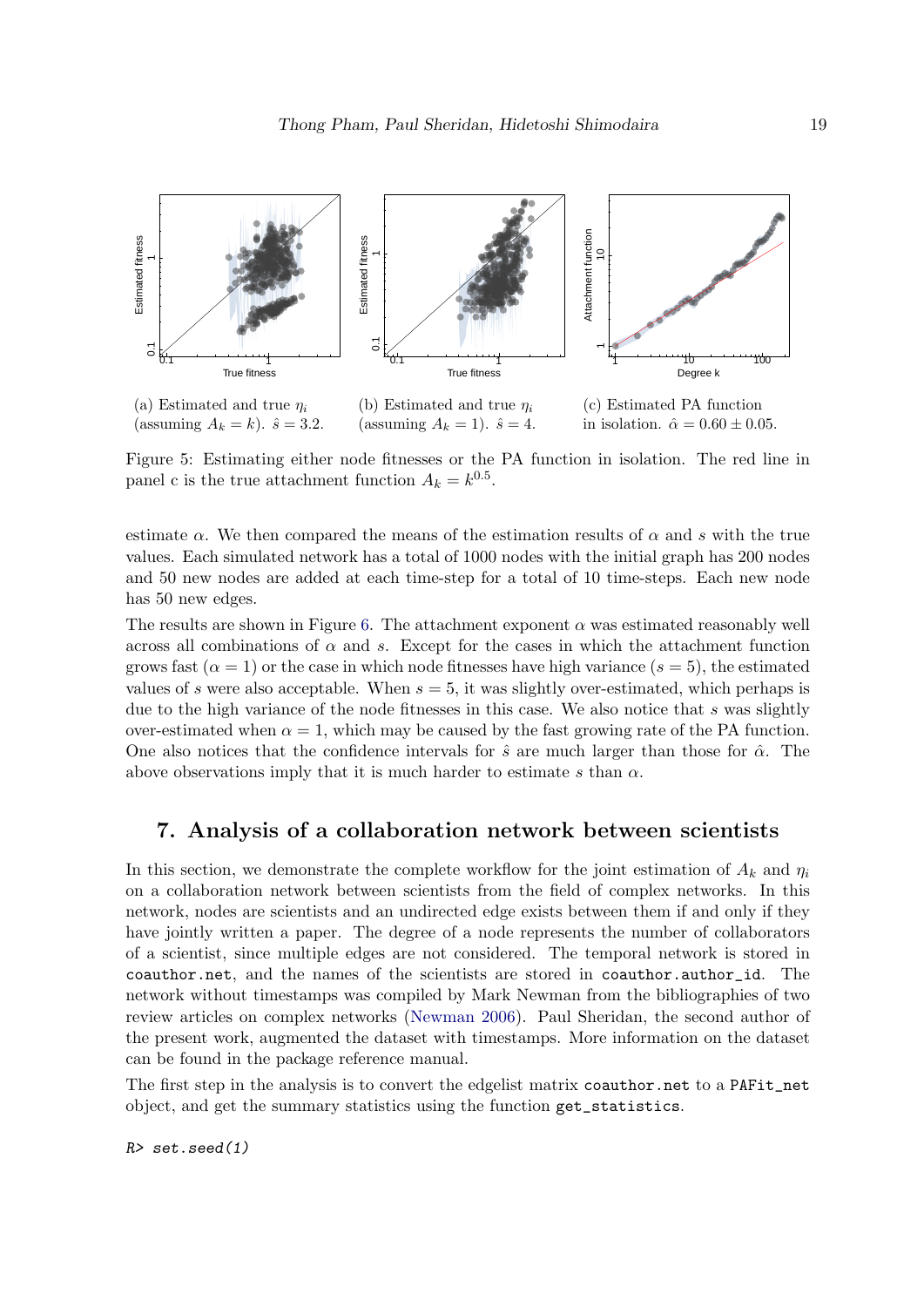<span id="page-19-0"></span>

Figure 6: Simulation result. At each point, the horizon bar indicates the two-sigma interval for the estimated  $\alpha$ , while the vertical bar indicates the two-sigma interval for the estimated s.

```
R> true_net <- as.PAFit_net(coauthor.net, type = "undirected")
R> net_stats <- get_statistics(true_net)
R> summary(net_stats)
Contains summary statistics for the temporal network.
Type of network: undirected
Number of nodes in the final network: 1498
Number of edges in the final network: 5698
Number of new nodes: 1358
Number of new edges: 1255
Number of time-steps: 145
Maximum degree: 37
Number of bins: 38
```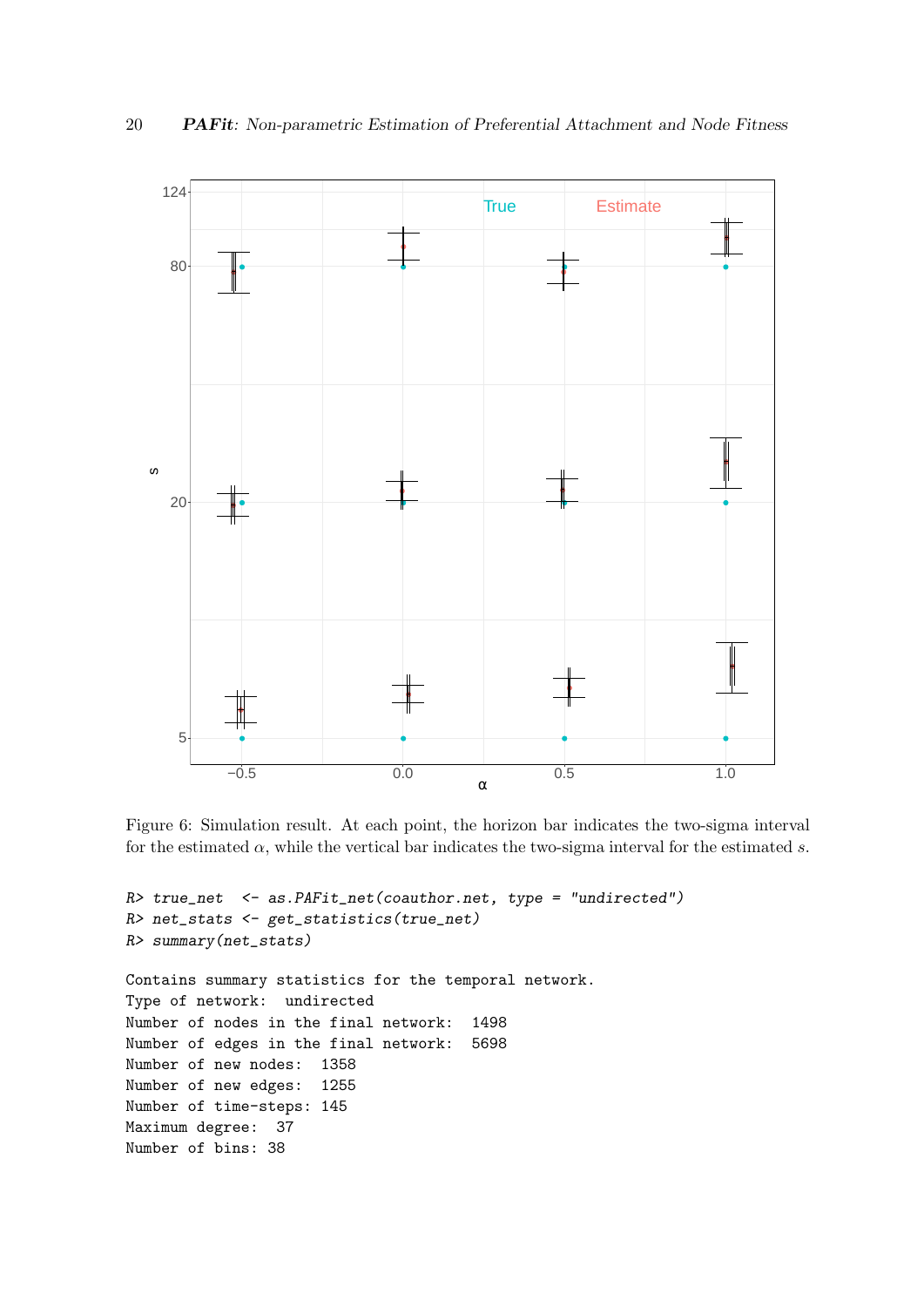The temporal network grew in 145 time-steps from an initial network at September 2000, to a final state at September 2007. The resolution of those time-steps is monthly. The final network has 1498 scientists with 5698 collaborations among them.

The next step is to use joint\_estimate for joint estimation:

```
R> full_result <- joint_estimate(true_net, net_stats)
R> summary(full_result)
```

```
Estimation results by the PAFit method.
Mode: Both the attachment function and node fitness were estimated.
Estimated r parameter: 10
Estimated s parameter: 45
Estimated attachment exponent: 0.9951764
Two-sigma confidence interval of the attachment exponent: ( 0.9715202 , 1.018833 )
-------------------------------------------
Additional information:
```

```
Number of bins: 38
Number of iterations: 607
Stopping condition: 0.00000001
```
We can visualize the estimated attachment function and the distribution of estimated node fitnesses by:

```
R> plot(full_result, net_stats, plot = "A")
R> plot(full_result, net_stats, plot = "f")
```
This snippet will sequentially generate Figures [7a](#page-21-0) and [7b.](#page-21-0)

The best fit model when we performed joint estimation is close to the BB model. In Figure [7a,](#page-21-0) the estimated  $A_k$  is an increasing function on average with  $\hat{\alpha} = 1.00 \pm 0.05$ . We can conclude that linear PA likely exists in this collaboration network. Let us take a concrete example: a network scientist with twenty collaborators has roughly twice the chance to get a new collaborator compared with someone who only has ten collaborators, assuming they have the same fitness. For comparison's sake, we also plot the estimation results of  $A_k$  in isolation using Jeong's method, Newman's method, and PAFit in Figures [7c,](#page-21-0) [7d,](#page-21-0) and [7e,](#page-21-0) respectively:

```
R> result_Jeong <- Jeong(true_net, net_stats)
R> result_Newman <- Newman(true_net, net_stats)
R> result_onlyA <- only_A_estimate(true_net, net_stats)
R> plot(result_Jeong, net_stats, plot = "A", min_A = 1, max_A = 1000)
R> plot(result_Newman, net_stats, plot = "A", min_A = 1, max_A = 1000)
R> plot(result_onlyA, net_stats, plot = "A", min_A = 1, max_A = 1000)
```
The options  $min_A = 1$  and  $max_A = 1000$  specify the range of the vertical axis and are needed for making the plots comparable.

The high variance of  $\hat{\alpha}$  from either Jeong's method or Newman's method would render qualitative assessments of the PA function inconclusive, if one relied only on those methods: one could not confidently ascertain which region the PA function belongs to: sub-linear, linear,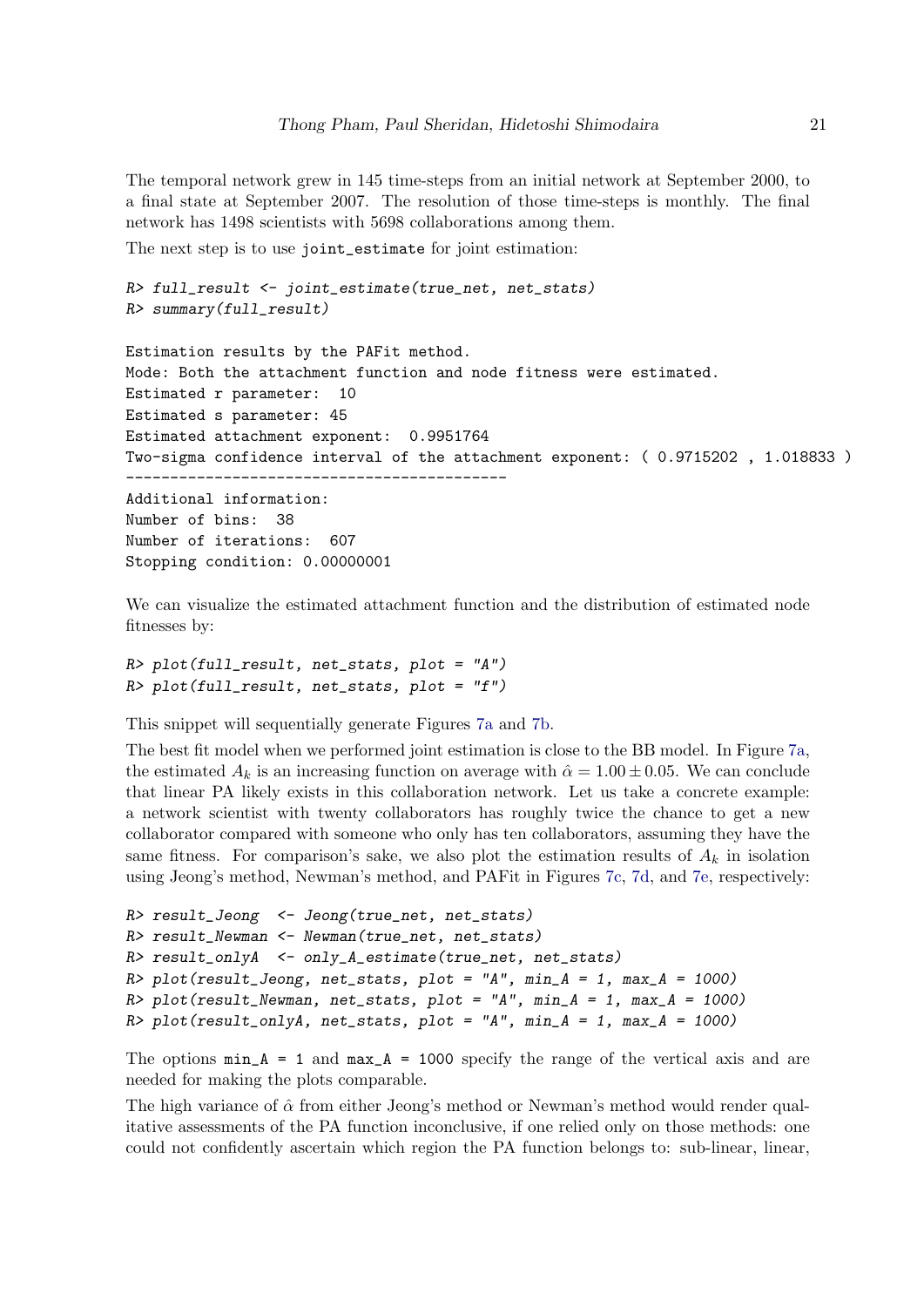<span id="page-21-0"></span>

(a) Estimated  $A_k$  when joint estimation by PAFit  $(\hat{\alpha} = 1.00 \pm 0.05)$ 

(b) Histogram of estimated node fitnesses



Figure 7: Estimation of the attachment function and node fitnesses in the collaboration network of scientists in the complex network field. Panels a and b show the joint estimation result, while panels c, d and e show the results when we estimated the PA function in isolation.

or super-linear. We notice that the estimated  $A_k$  of the joint estimation resembles that of Figure [7e,](#page-21-0) when we estimate it in isolation. The reason is that estimated node fitnesses in Figure [7b](#page-21-0) are highly concentrated around the mean. Thus their distribution is not very far from the case when all the fitnesses are 1. Nevertheless, we observe that the estimated  $A_k$ from the joint estimation is reduced when compared with that of Figure [7e.](#page-21-0) This is expected since in the joint estimation, a portion of the connection probability in Eq. [\(1\)](#page-2-0) is explained by node fitness.

Although the distribution in Figure [7b](#page-21-0) is concentrated around its mean, we notice that its right tail is rather long, which is a sign that this tail contains interesting information. We can extract the information from this region by finding the 'fittest' network scientists. This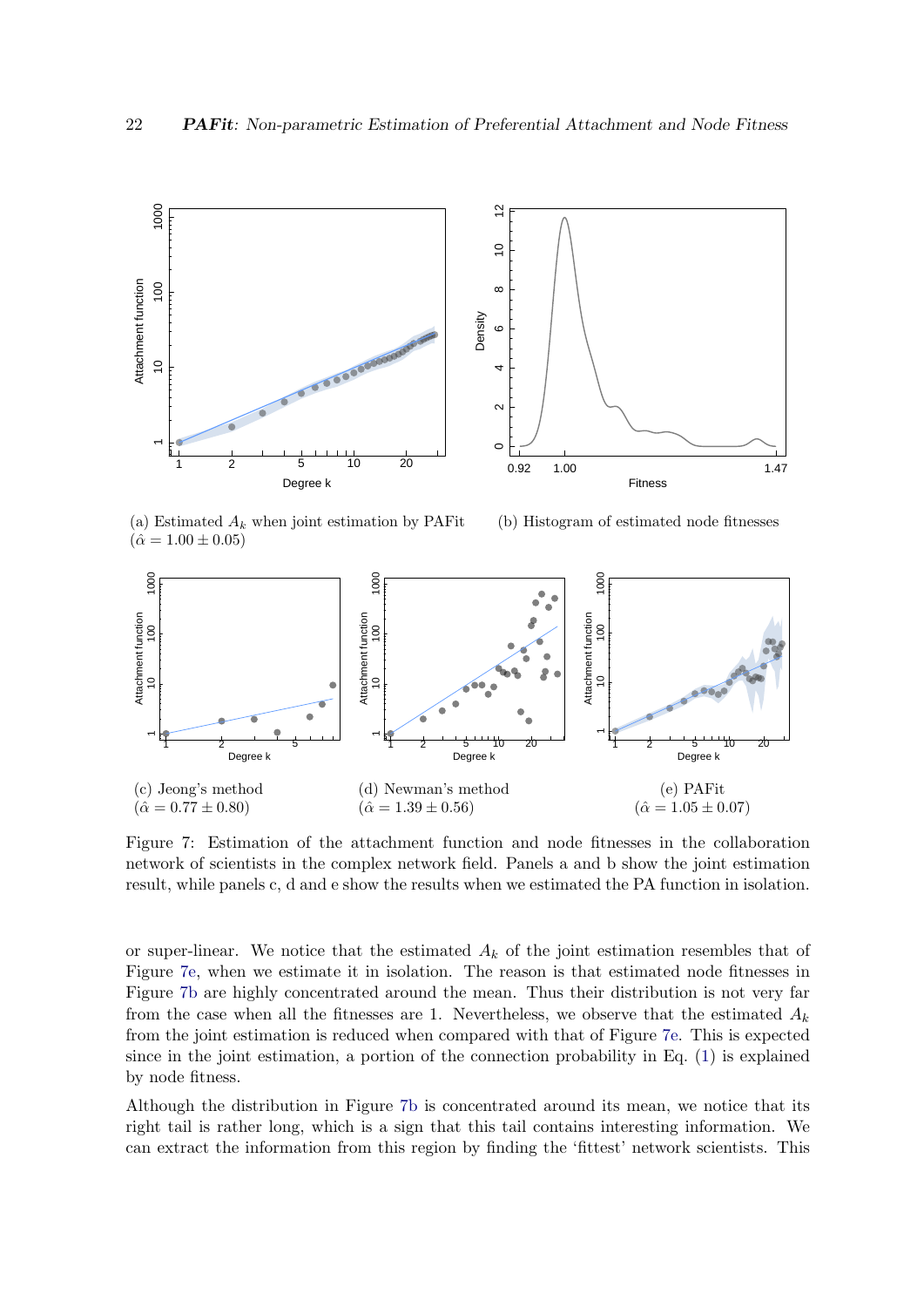can be done as follows:

```
R> sorted_fit <- sort(full_result$estimate_result$f, decreasing = TRUE)
R> top_scientist <- coauthor.author_id[names(sorted_fit),]
R> print(cbind(sorted_fit[1:10],top_scientist[1:10,2]))
```
<span id="page-22-1"></span>This snippet will produce the results show in Table [5.](#page-22-1) The table shows the top ten scientists that have the highest ability to attract new collaborators in the field of complex networks. If

| Rank           | Estimated fitness | Name          |
|----------------|-------------------|---------------|
| 1              | 1.42              | BARABASI, A   |
| $\overline{2}$ | 1.35              | NEWMAN, M     |
| 3              | 1.26              | JEONG, H      |
| 4              | 1.25              | LATORA, V     |
| 5              | 1.24              | ALON, U       |
| 6              | 1.23              | OLTVAI, Z     |
| 7              | 1.23              | YOUNG, M      |
| 8              | 1.22              | WANG, B       |
| 9              | 1.21              | SOLE, R       |
| 10             | 1.21              | BOCCALETTI, S |

Table 5: The top ten 'fittest' scientists in the field of complex networks.

one has some familiarity with the field, it is easy to recognize the names of many big-shots in the list. For example, at the top of the list is none other than Albert-László Barabási, who introduced the BA model. Number two and number three are Mark Newman and Hawoong Jeong, who respectively are the authors of the eponymously named Newman's method and Jeong's method.

### 8. Conclusion

<span id="page-22-0"></span>We introduced the R package **PAFit**, which provides a comprehensive framework for the non-parametric estimation of PA and node fitness mechanisms in the growth of temporal complex networks. In summary, PAFit implements functions to simulate various temporal network models based on these two mechanisms, gathers summary statistics from real-world temporal network datasets, and estimates non-parametrically the attachment function and node fitnesses. We provided a number of simulated examples, as well as a complete analysis of a real-world collaboration network.

# Acknowledgments

This work was supported in part by grants from the Japan Society for the Promotion of Science KAKENHI [JP16J03918 to T.P. and 16H01547 to H.S.].

# References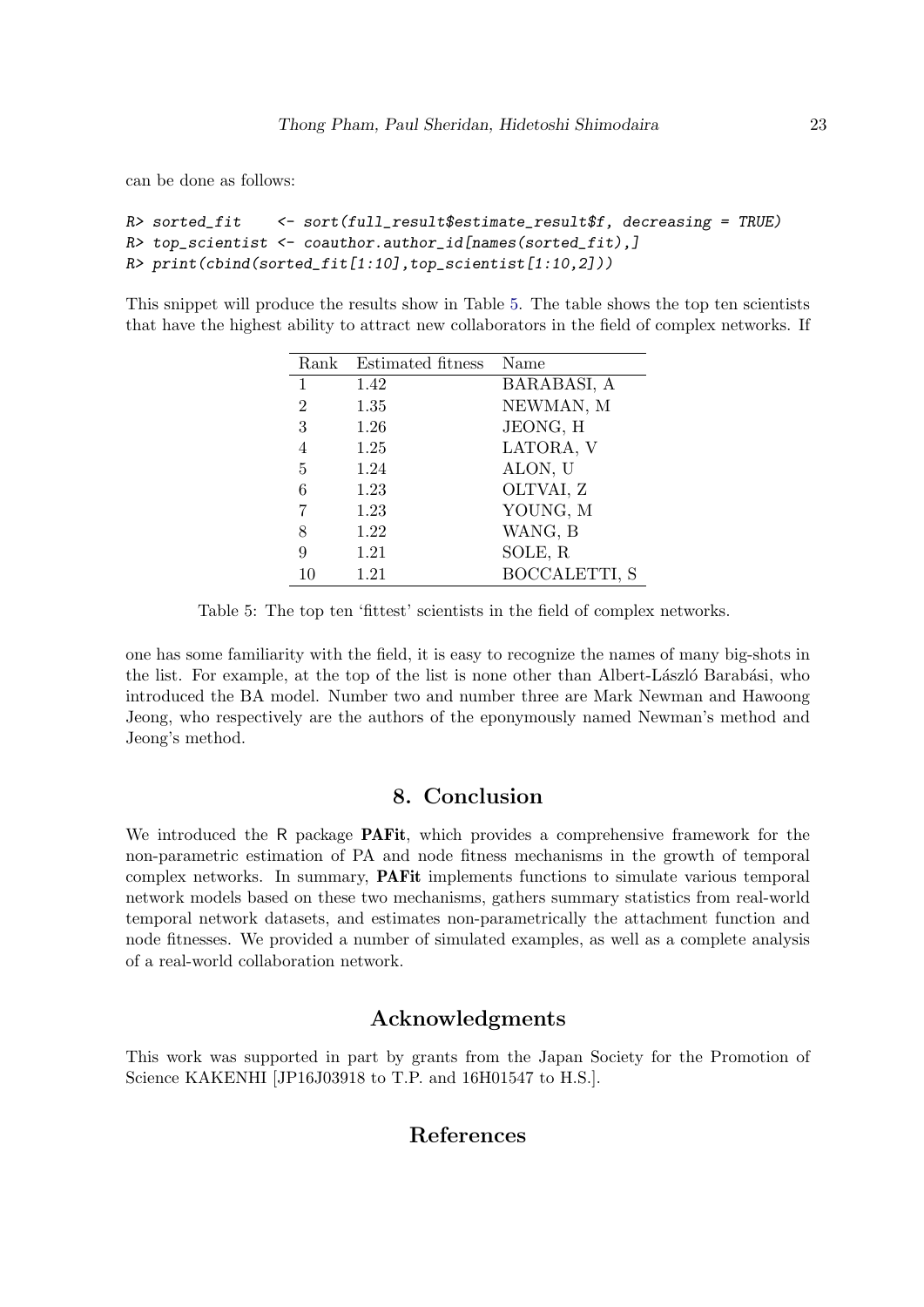- <span id="page-23-10"></span>Akaike H (1974). "A new look at the statistical model identification." IEEE Transactions on Automatic Control, 19(6), 716–723. ISSN 0018-9286. [doi:10.1109/TAC.1974.1100705](http://dx.doi.org/10.1109/TAC.1974.1100705).
- <span id="page-23-3"></span>Albert R, Barabási A (1999). "Emergence of Scaling in Random Networks." Science, 286, 509–512.
- <span id="page-23-2"></span>Albert R, Jeong H, Barabasi AL (2000). "Error and Attack Tolerance of Complex Networks." Nature, 406(6794), 378–382. URL <http://dx.doi.org/10.1038/35019019>.
- <span id="page-23-8"></span>Allison PD (1980). "Estimation and Testing for a Markov Model of Reinforcement." Sociological Methods & Research, 8(4), 434–453. [doi:10.1177/](http://dx.doi.org/10.1177/004912418000800405) [004912418000800405](http://dx.doi.org/10.1177/004912418000800405). <https://doi.org/10.1177/004912418000800405>, URL [https:](https://doi.org/10.1177/004912418000800405) [//doi.org/10.1177/004912418000800405](https://doi.org/10.1177/004912418000800405).
- <span id="page-23-1"></span>Barabási AL, Albert R, Jeong H (2000). "Scale-free characteristics of random networks: the topology of the world-wide web." Physica A: Statistical Mechanics and its Applications, 281, 69 – 77. ISSN 0378-4371. [doi:http://doi.org/10.1016/S0378-4371\(00\)00018-2](http://dx.doi.org/http://doi.org/10.1016/S0378-4371(00)00018-2). URL <http://www.sciencedirect.com/science/article/pii/S0378437100000182>.
- <span id="page-23-13"></span>Bender-deMoll S, Morris M (2016). tsna: Tools for Temporal Social Network Analysis. R package version 0.2.0, URL <https://CRAN.R-project.org/package=tsna>.
- <span id="page-23-7"></span>Bezáková I, Kalai A, Santhanam R (2006). "Graph Model Selection Using Maximum Likelihood." In Proceedings of the 23rd International Conference on Machine Learning, ICML '06, pp. 105–112. ACM, New York, NY, USA. ISBN 1-59593-383-2. [doi:](http://dx.doi.org/10.1145/1143844.1143858) [10.1145/1143844.1143858](http://dx.doi.org/10.1145/1143844.1143858). URL <http://doi.acm.org/10.1145/1143844.1143858>.
- <span id="page-23-4"></span>Bianconni G, Barabási A (2001). "Competition and Multiscaling in Evolving Networks." Europhysics Letters, 54, 436.
- <span id="page-23-6"></span>Borgs C, Chayes J, Daskalakis C, Roch S (2007). "First to Market is not Everything: an Analysis of Preferential Attachment with Fitness." In Proceedings of the thirty-ninth annual ACM symposium on Theory of computing.
- <span id="page-23-9"></span>Box-Steffensmeier JM, De Boef S (2006). "Repeated events survival models: the conditional frailty model." Statistics in Medicine, 25(20), 3518–3533. ISSN 1097-0258. [doi:10.1002/](http://dx.doi.org/10.1002/sim.2434) [sim.2434](http://dx.doi.org/10.1002/sim.2434). URL <http://dx.doi.org/10.1002/sim.2434>.
- <span id="page-23-11"></span>Butts CT (2016). sna: Tools for Social Network Analysis. R package version 2.4, URL <https://CRAN.R-project.org/package=sna>.
- <span id="page-23-12"></span>Butts CT, Leslie-Cook A, Krivitsky PN, Bender-deMoll S (2016). networkDynamic: Dynamic Extensions for Network Objects. R package version 0.9.0, URL [https://CRAN.](https://CRAN.R-project.org/package=networkDynamic) [R-project.org/package=networkDynamic](https://CRAN.R-project.org/package=networkDynamic).
- <span id="page-23-0"></span>Caldarelli G (2007). Scale-Free Networks. Oxford Universiy Press.
- <span id="page-23-5"></span>Caldarelli G, Capocci A, De Los Rios P, Muñoz MA (2002). "Scale-Free Networks from Varying Vertex Intrinsic Fitness." Physical Review Letters, 89, 258702. [doi:10.1103/](http://dx.doi.org/10.1103/PhysRevLett.89.258702) [PhysRevLett.89.258702](http://dx.doi.org/10.1103/PhysRevLett.89.258702). URL [http://link.aps.org/doi/10.1103/PhysRevLett.89.](http://link.aps.org/doi/10.1103/PhysRevLett.89.258702) [258702](http://link.aps.org/doi/10.1103/PhysRevLett.89.258702).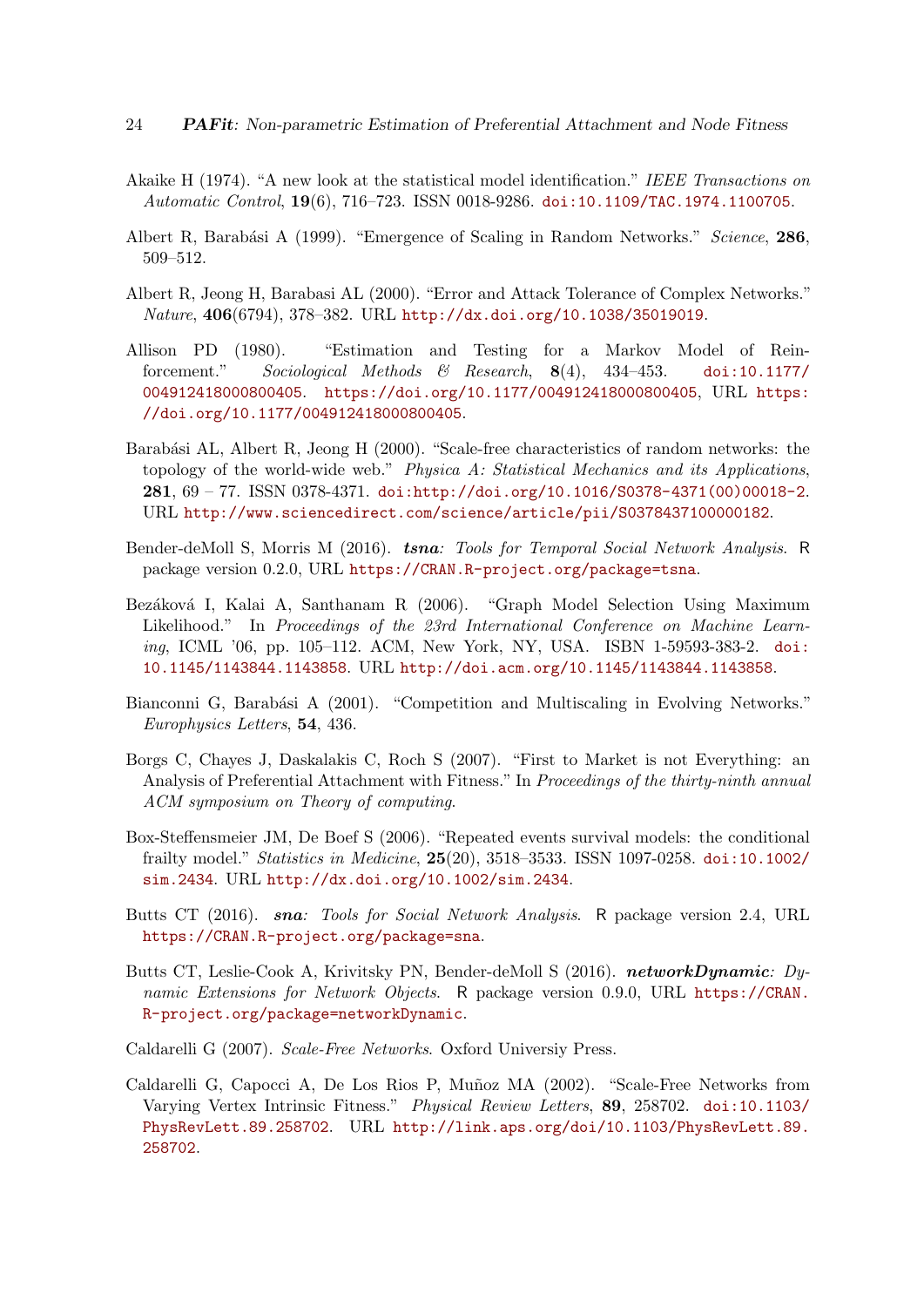- <span id="page-24-8"></span>Callaway DS, Hopcroft JE, Kleinberg JM, Newman MEJ, Strogatz SH (2001). "Are Randomly Grown Graphs Really Random?" Physical Review E, 64, 041902. [doi:10.1103/PhysRevE.](http://dx.doi.org/10.1103/PhysRevE.64.041902) [64.041902](http://dx.doi.org/10.1103/PhysRevE.64.041902). URL <http://link.aps.org/doi/10.1103/PhysRevE.64.041902>.
- <span id="page-24-2"></span>Clauset A, Shalizi CR, Newman MEJ (2009). "Power-Law Distributions in Empirical Data." SIAM Review, 51(4), 661–703. [doi:10.1137/070710111](http://dx.doi.org/10.1137/070710111). [http://dx.doi.org/10.1137/](http://dx.doi.org/10.1137/070710111) [070710111](http://dx.doi.org/10.1137/070710111), URL <http://dx.doi.org/10.1137/070710111>.
- <span id="page-24-7"></span>Coleman JS (1964). Introduction to mathematical sociology. Free Press of Glencoe London.
- <span id="page-24-11"></span>Csardi G, Nepusz T (2006). "The igraph Software Package for Complex Network Research." InterJournal, Complex Systems, 1695. URL <http://igraph.org>.
- <span id="page-24-0"></span>Dorogovtsev SN, Mendes JFF (2003). Evolution of Networks: From Biological Nets to the Internet and WWW (Physics). Oxford University Press, Inc., New York, NY, USA. ISBN 0198515901.
- <span id="page-24-1"></span>Dunne JA, Williams RJ, Martinez ND (2002). "Food-web Structure and Network Theory: the Role of Connectance and Size." Proceedings of the National Academy of Sciences, 99(20), 12917–12922. [doi:10.1073/pnas.192407699](http://dx.doi.org/10.1073/pnas.192407699). [http://www.pnas.org/content/](http://www.pnas.org/content/99/20/12917.full.pdf) [99/20/12917.full.pdf](http://www.pnas.org/content/99/20/12917.full.pdf), URL <http://www.pnas.org/content/99/20/12917.abstract>.
- <span id="page-24-10"></span>Eddelbuettel D (2013). Seamless R and  $C++$  Integration with  $Rcpp$ . Springer-Verlag, New York. ISBN 978-1-4614-6867-7.
- <span id="page-24-9"></span>Eddelbuettel D, François R (2011). "Rcpp: Seamless R and  $C_{++}$  Integration." *Journal of* Statistical Software, 40(8), 1–18. URL <http://www.jstatsoft.org/v40/i08/>.
- <span id="page-24-5"></span>Eom YH, Jo HH (2014). "Generalized Friendship Paradox in Complex Networks: the Case of Scientific Collaboration." Scientific Reports, 4. [doi:10.1038/srep04603](http://dx.doi.org/10.1038/srep04603). URL [http:](http://dx.doi.org/10.1038/srep04603) [//dx.doi.org/10.1038/srep04603](http://dx.doi.org/10.1038/srep04603).
- <span id="page-24-3"></span>Erdös P, Rényi A (1959). "On Random Graphs." Publicationes Mathematicae Debrecen, 6, 290–297.
- <span id="page-24-4"></span>Feld SL (1991). "Why Your Friends Have More Friends Than You Do." American Journal of Sociology, 96(6), 1464–1477. [doi:10.1086/229693](http://dx.doi.org/10.1086/229693). [http://dx.doi.org/10.1086/](http://dx.doi.org/10.1086/229693) [229693](http://dx.doi.org/10.1086/229693), URL <http://dx.doi.org/10.1086/229693>.
- <span id="page-24-6"></span>Guetz AN, Holmes SP (2011). "Adaptive Importance Sampling for Network Growth Models." Annals of Operations Research, 189(1), 187–203. ISSN 1572-9338. [doi:](http://dx.doi.org/10.1007/s10479-010-0685-2) [10.1007/s10479-010-0685-2](http://dx.doi.org/10.1007/s10479-010-0685-2). URL <http://dx.doi.org/10.1007/s10479-010-0685-2>.
- <span id="page-24-13"></span>Handcock MS, Hunter DR, Butts CT, Goodreau SM, Krivitsky PN, Bender-deMoll S, Morris M (2016). statnet: Software Tools for the Statistical Analysis of Network Data. The Statnet Project (<http://www.statnet.org>). R package version 2016.9, URL [CRAN.R-project.](CRAN.R-project.org/package=statnet) [org/package=statnet](CRAN.R-project.org/package=statnet).
- <span id="page-24-12"></span>Handcock MS, Hunter DR, Butts CT, Goodreau SM, Krivitsky PN, Morris M (2017). ergm: Fit, Simulate and Diagnose Exponential-Family Models for Networks. The Statnet Project (<http://www.statnet.org>). R package version 3.8.0, URL [https://CRAN.R-project.](https://CRAN.R-project.org/package=ergm) [org/package=ergm](https://CRAN.R-project.org/package=ergm).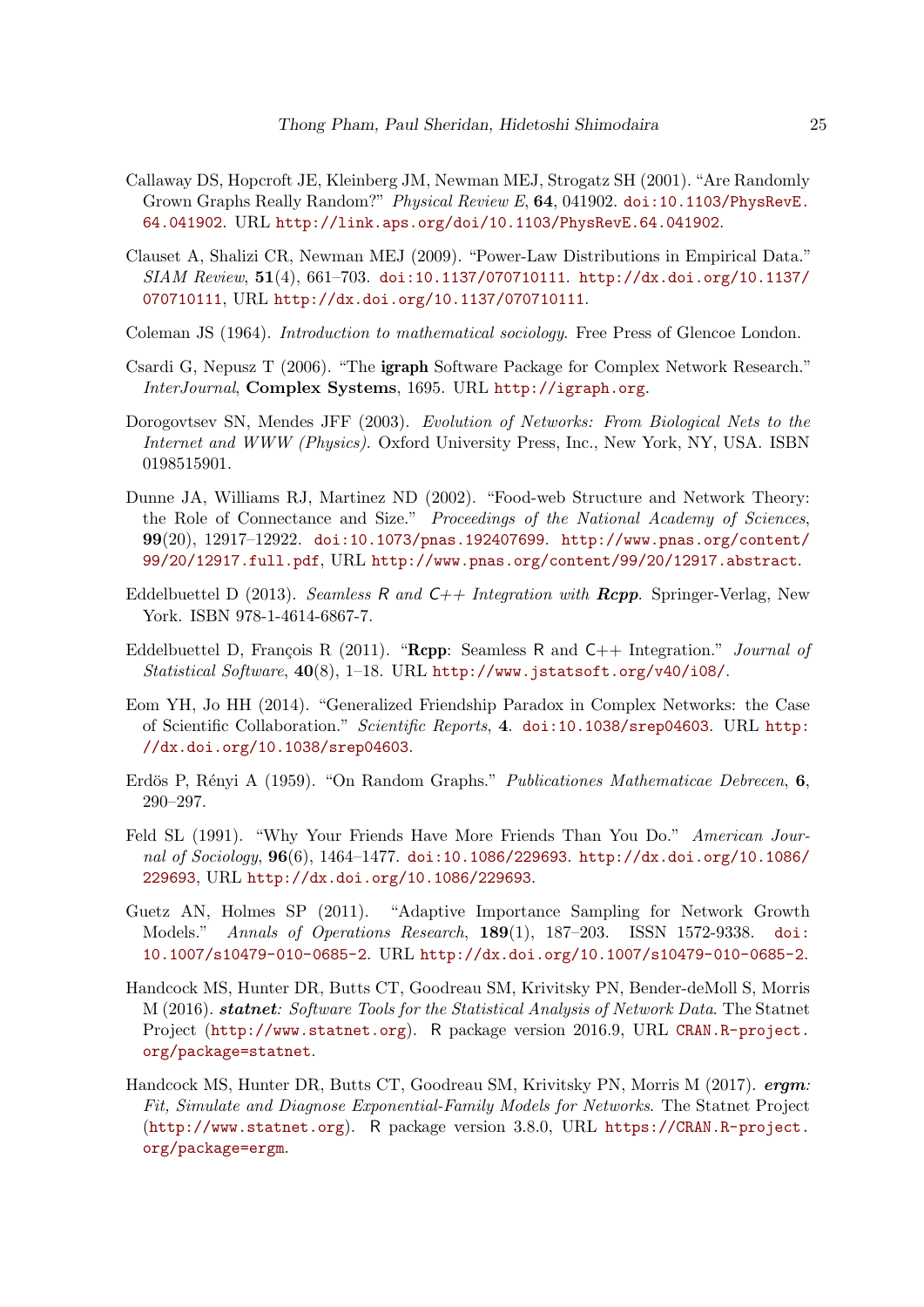- <span id="page-25-13"></span>Handcock MS, Hunter DR, Butts CT, Goodreau SM, Morris M (2008). "statnet: Software Tools for the Representation, Visualization, Analysis and Simulation of Network Data." Journal of Statistical Software, 24(1), 1-11. URL <http://www.jstatsoft.org/v24/i01>.
- <span id="page-25-7"></span>Handcock MS, Jones JH (2004). "Likelihood-based inference for stochastic models of sexual network formation." Theoretical Population Biology, 65(4), 413 – 422. ISSN 0040-5809. [doi:https://doi.org/10.1016/j.tpb.2003.09.006](http://dx.doi.org/https://doi.org/10.1016/j.tpb.2003.09.006). Demography in the 21st Century, URL <http://www.sciencedirect.com/science/article/pii/S0040580904000310>.
- <span id="page-25-5"></span>Hunter D, Lange K (2000). "Quantile Regression via an MM Algorithm." Journal of Computational and Graphical Statistics, pp. 60–77.
- <span id="page-25-6"></span>Hunter D, Lange K (2004). "A Tutorial on MM Algorithms." The American Statistician, 58, 30–37.
- <span id="page-25-10"></span>Hunter DR, Handcock MS, Butts CT, Goodreau SM, Morris M (2008). "ergm: A Package to Fit, Simulate and Diagnose Exponential-Family Models for Networks." Journal of Statistical Software, 24(3), 1–29.
- <span id="page-25-9"></span>INRA, Leger JB (2015). blockmodels: Latent and Stochastic Block Model Estimation by a 'V-EM' Algorithm. R package version 1.1.1, URL [https://CRAN.R-project.org/package=](https://CRAN.R-project.org/package=blockmodels) [blockmodels](https://CRAN.R-project.org/package=blockmodels).
- <span id="page-25-8"></span>Irwin JO (1963). "The Place of Mathematics in Medical and Biological Statistics." Journal of the Royal Statistical Society. Series A (General), 126(1), 1–45. ISSN 00359238. URL <http://www.jstor.org/stable/2982445>.
- <span id="page-25-3"></span>Jeong H, Néda Z, Barabási A (2003). "Measuring Preferential Attachment in Evolving Networks." Europhysics Letters, **61**(61), 567–572.
- <span id="page-25-4"></span>Kelly PJ, Lim LLY (2000). "Survival analysis for recurrent event data: an application to childhood infectious diseases." Statistics in Medicine, 19(1), 13-33. ISSN 1097-0258. [doi:10.](http://dx.doi.org/10.1002/(SICI)1097-0258(20000115)19:1<13::AID-SIM279>3.0.CO;2-5) [1002/\(SICI\)1097-0258\(20000115\)19:1<13::AID-SIM279>3.0.CO;2-5](http://dx.doi.org/10.1002/(SICI)1097-0258(20000115)19:1<13::AID-SIM279>3.0.CO;2-5). URL [http://](http://dx.doi.org/10.1002/(SICI)1097-0258(20000115)19:1<13::AID-SIM279>3.0.CO;2-5) [dx.doi.org/10.1002/\(SICI\)1097-0258\(20000115\)19:1<13::AID-SIM279>3.0.CO;2-5](http://dx.doi.org/10.1002/(SICI)1097-0258(20000115)19:1<13::AID-SIM279>3.0.CO;2-5).
- <span id="page-25-2"></span>Kong J, Sarshar N, Roychowdhury V (2008). "Experience versus Talent Shapes the Structure of the Web." Proceedings of the National Academy of Sciences of the USA, 37, 105.
- <span id="page-25-1"></span>Krapivsky P, Rodgers G, Redner S (2001). "Organization of Growing Networks." Physical Review E, p. 066123.
- <span id="page-25-11"></span>Krivitsky PN, Handcock MS (2008). "Fitting position latent cluster models for social networks with latentnet." Journal of Statistical Software, 24(5).
- <span id="page-25-0"></span>Krivitsky PN, Handcock MS (2016). **tergm**: Fit, Simulate and Diagnose Models for Network Evolution Based on Exponential-Family Random Graph Models. The Statnet Project (<http://www.statnet.org>). R package version 3.4.0, URL [http://CRAN.R-project.org/](http://CRAN.R-project.org/package=tergm) [package=tergm](http://CRAN.R-project.org/package=tergm).
- <span id="page-25-12"></span>Krivitsky PN, Handcock MS (2017). *latentnet: Latent Position and Cluster Models for* Statistical Networks. The Statnet Project (<http://www.statnet.org>). R package version 2.8.0, URL <https://CRAN.R-project.org/package=latentnet>.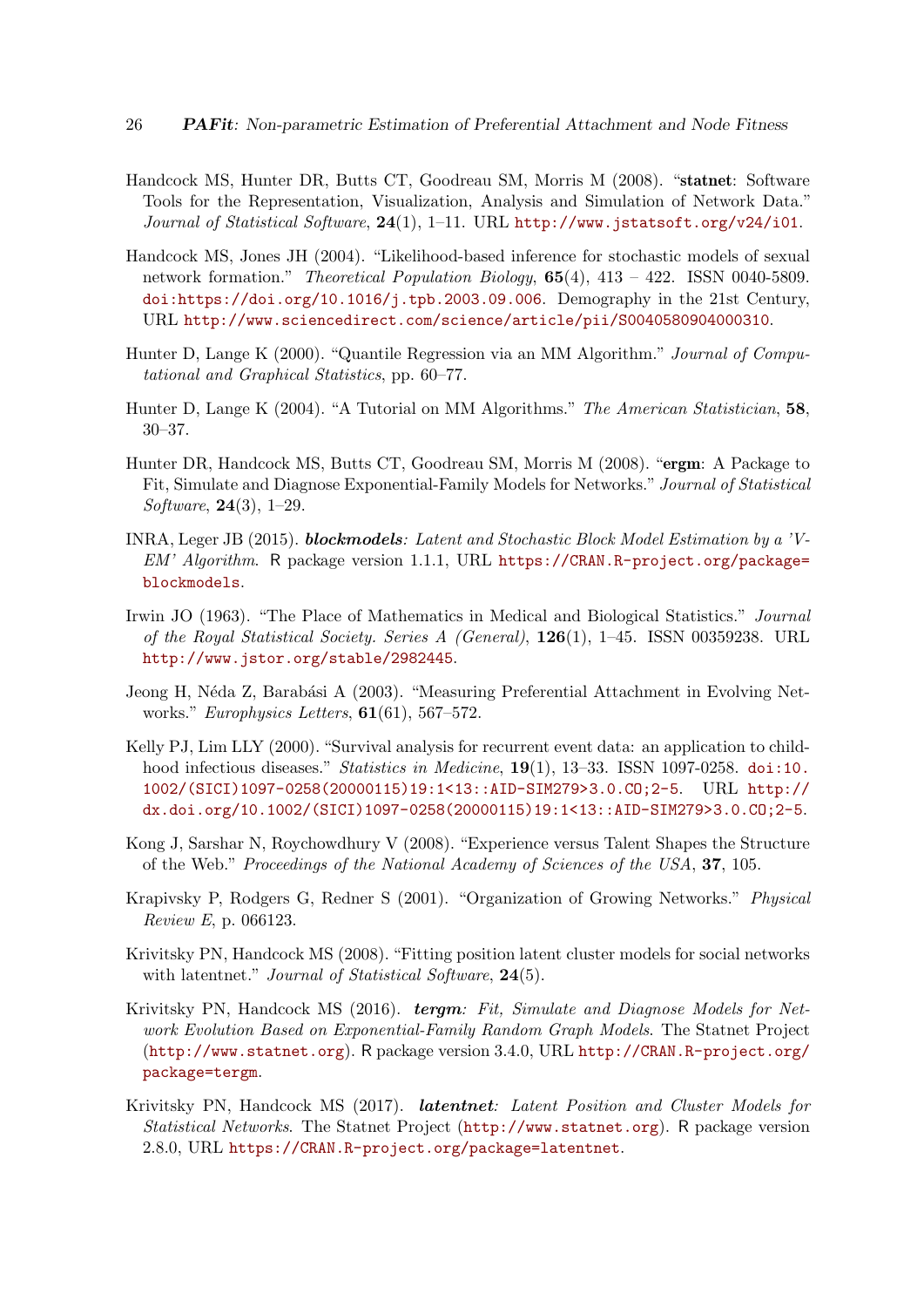- <span id="page-26-8"></span>Kunegis J (2013). "KONECT – The Koblenz Network Collection." konect.uni-koblenz.de. URL <http://konect.uni-koblenz.de/>.
- <span id="page-26-7"></span>Kunegis J, Blattner M, Moser C (2013). "Preferential Attachment in Online Networks: Measurement and Explanations." In Proceedings of the 5th Annual ACM Web Science Conference, WebSci '13, pp. 205–214. ACM, New York, NY, USA. ISBN 978-1-4503-1889-1. [doi:10.1145/2464464.2464514](http://dx.doi.org/10.1145/2464464.2464514). URL <http://doi.acm.org/10.1145/2464464.2464514>.
- <span id="page-26-11"></span>Leifeld P, Cranmer S, Desmarais B (2018). "Temporal Exponential Random Graph Models with btergm: Estimation and Bootstrap Confidence Intervals." Journal of Statistical Software, Articles, 83(6), 1–36. ISSN 1548-7660. [doi:10.18637/jss.v083.i06](http://dx.doi.org/10.18637/jss.v083.i06). URL <https://www.jstatsoft.org/v083/i06>.
- <span id="page-26-9"></span>Leskovec J, Krevl A (2014). "SNAP Datasets: Stanford Large Network Dataset Collection." <http://snap.stanford.edu/data>.
- <span id="page-26-2"></span>Liljeros F, Edling CR, Amaral LAN, Stanley HE, Aberg Y (2001). "The Web of Human Sexual Contacts." Nature, 411(6840), 907–908. URL <http://dx.doi.org/10.1038/35082140>.
- <span id="page-26-5"></span>Matias C, Miele V (2016). "Statistical clustering of temporal networks through a dynamic stochastic block model." Journal of the Royal Statistical Society: Series B (Statistical Methodology), 79(4), 1119–1141. [doi:10.1111/rssb.12200](http://dx.doi.org/10.1111/rssb.12200). [https:](https://rss.onlinelibrary.wiley.com/doi/pdf/10.1111/rssb.12200) [//rss.onlinelibrary.wiley.com/doi/pdf/10.1111/rssb.12200](https://rss.onlinelibrary.wiley.com/doi/pdf/10.1111/rssb.12200), URL [https://rss.](https://rss.onlinelibrary.wiley.com/doi/abs/10.1111/rssb.12200) [onlinelibrary.wiley.com/doi/abs/10.1111/rssb.12200](https://rss.onlinelibrary.wiley.com/doi/abs/10.1111/rssb.12200).
- <span id="page-26-10"></span>Matias C, Miele V (2018). dynsbm: Dynamic Stochastic Block Models. R package version 0.5, URL <https://CRAN.R-project.org/package=dynsbm>.
- <span id="page-26-6"></span>Momeni N, Rabbat MG (2015). Measuring the Generalized Friendship Paradox in Networks with Quality-Dependent Connectivity, pp. 45–55. Springer-Verlag International Publishing, Cham. ISBN 978-3-319-16112-9. [doi:10.1007/978-3-319-16112-9\\_5](http://dx.doi.org/10.1007/978-3-319-16112-9_5). URL [http://dx.](http://dx.doi.org/10.1007/978-3-319-16112-9_5) [doi.org/10.1007/978-3-319-16112-9\\_5](http://dx.doi.org/10.1007/978-3-319-16112-9_5).
- <span id="page-26-3"></span>Nekovee M, Moreno Y, Bianconi G, Marsili M (2007). "Theory of Rumour Spreading in Complex Social Networks." Physica A: Statistical Mechanics and its Applications, 374(1), 457 – 470. ISSN 0378-4371. [doi:http://doi.org/10.1016/j.physa.2006.07.017](http://dx.doi.org/http://doi.org/10.1016/j.physa.2006.07.017). URL <http://www.sciencedirect.com/science/article/pii/S0378437106008090>.
- <span id="page-26-1"></span>Newman M (2001). "Clustering and Preferential Attachment in Growing Networks." Physical Review E, 64(2), 025102.
- <span id="page-26-12"></span>Newman M (2006). "Finding Community Structure in Networks Using the Eigenvectors of Matrices." Physical Review E, 74, 036104. [doi:10.1103/PhysRevE.74.036104](http://dx.doi.org/10.1103/PhysRevE.74.036104). URL <https://link.aps.org/doi/10.1103/PhysRevE.74.036104>.
- <span id="page-26-0"></span>Newman M (2010). Networks: an Introduction. Oxford University Press, Inc., New York, NY, USA. ISBN 0199206651, 9780199206650.
- <span id="page-26-4"></span>Newman M, Forrest S, Balthrop J (2002). "Email Networks and the Spread of Computer Viruses."Physical Review E, 66, 035101. [doi:10.1103/PhysRevE.66.035101](http://dx.doi.org/10.1103/PhysRevE.66.035101). URL [https:](https://link.aps.org/doi/10.1103/PhysRevE.66.035101) [//link.aps.org/doi/10.1103/PhysRevE.66.035101](https://link.aps.org/doi/10.1103/PhysRevE.66.035101).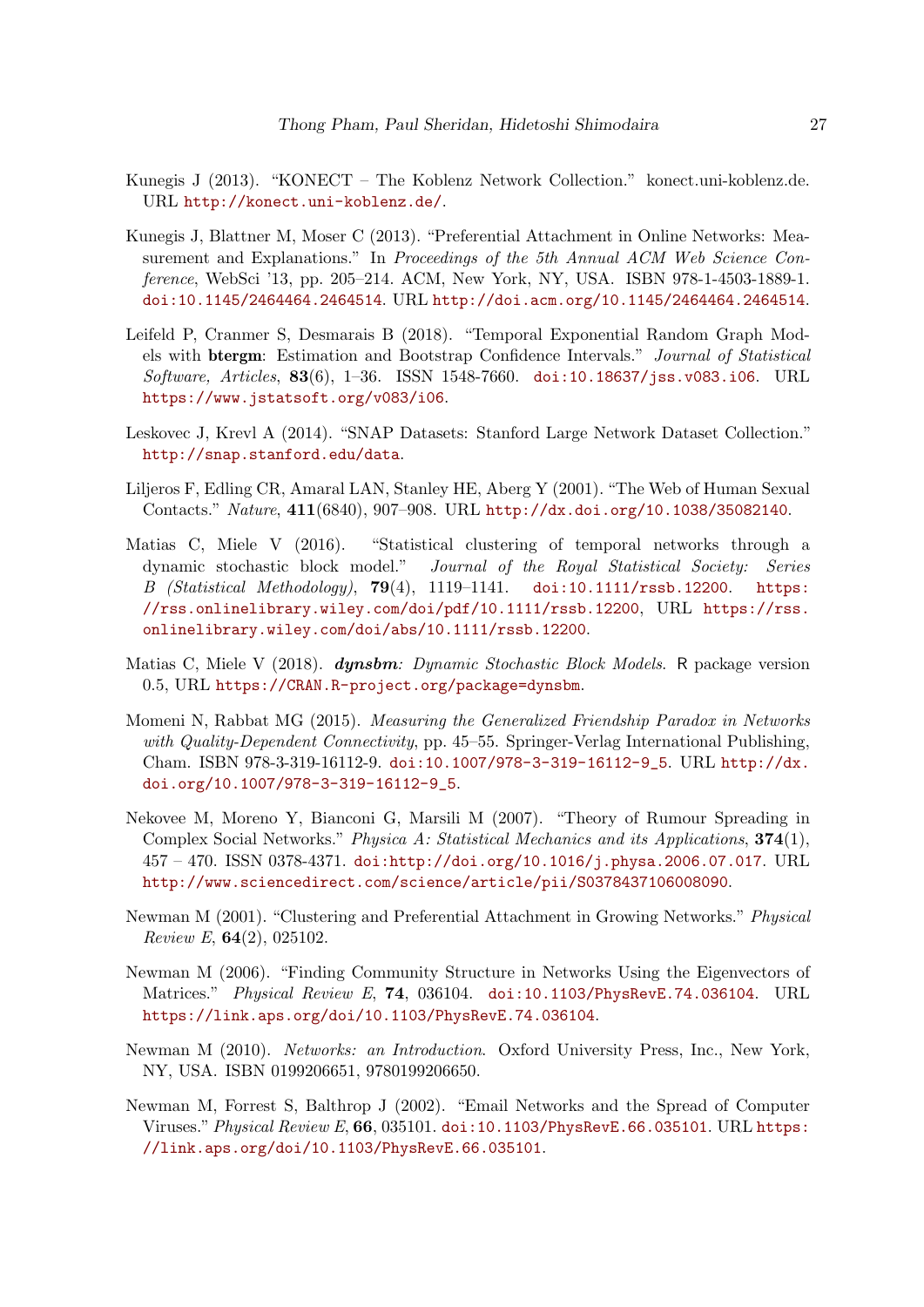- <span id="page-27-0"></span>Pastor-Satorras R, Vespignani A (2001). "Epidemic Spreading in Scale-Free Networks." Physical Review Letters, 86, 3200-3203. [doi:10.1103/PhysRevLett.86.3200](http://dx.doi.org/10.1103/PhysRevLett.86.3200). URL <https://link.aps.org/doi/10.1103/PhysRevLett.86.3200>.
- <span id="page-27-7"></span>Pham T, Sheridan P, Shimodaira H (2015). "PAFit: a Statistical Method for Measuring Preferential Attachment in Temporal Complex Networks." PLOS ONE, 10(9), e0137796. [doi:10.1371/journal.pone.0137796](http://dx.doi.org/10.1371/journal.pone.0137796). URL [http://dx.doi.org/10.1371/](http://dx.doi.org/10.1371/journal.pone.0137796) [journal.pone.0137796](http://dx.doi.org/10.1371/journal.pone.0137796).
- <span id="page-27-5"></span>Pham T, Sheridan P, Shimodaira H (2016). "Joint Estimation of Preferential Attachment and Node Fitness in Growing Complex Networks." Scientific Reports, 6. [doi:10.1038/](http://dx.doi.org/10.1038/srep32558) [srep32558](http://dx.doi.org/10.1038/srep32558). URL <http://dx.doi.org/10.1038/srep32558>.
- <span id="page-27-9"></span>Pham T, Sheridan P, Shimodaira H (2017). PAFit: Generative Mechanism Estimation in Temporal Complex Networks. R package version 0.9.9.0, URL [cran.r-project.org/](cran.r-project.org/package=PAFit) [package=PAFit](cran.r-project.org/package=PAFit).
- <span id="page-27-4"></span>Price DdS (1976). "A General Theory of Bibliometric and other Cumulative Advantage Processes." Journal of the American Society for Information Science, 27, 292–306.
- <span id="page-27-10"></span>Raftery AE (1995). "Bayesian Model Selection in Social Research." Sociological Methodology, 25, 111–163. ISSN 00811750, 14679531. URL <http://www.jstor.org/stable/271063>.
- <span id="page-27-1"></span>Redner S (2005). "Citation Statistics from 110 Years of Physical Review." Physics Today, 58(6), 49–54. [doi:10.1063/1.1996475](http://dx.doi.org/10.1063/1.1996475). <physics/0506056>.
- <span id="page-27-2"></span>Ripley R, Boitmanis K, Snijders TA (2013). RSiena: Siena - Simulation Investigation for Empirical Network Analysis. R package version 1.1-232, URL [https://CRAN.R-project.](https://CRAN.R-project.org/package=RSiena) [org/package=RSiena](https://CRAN.R-project.org/package=RSiena).
- <span id="page-27-12"></span>Ripley RM, Snijders TA, Boda Z, VÃűrÃűs A, Preciado P (2018). Manual for SIENA version 4.0. R package version 1.1.1, URL <http://www.stats.ox.ac.uk/~snijders/siena/>.
- <span id="page-27-11"></span>Schweinberger M, Handcock M, Luna P (2018). hergm: Hierarchical Exponential-Family Random Graph Models with Local Dependence. R package version 3.1-1, URL [https://](https://CRAN.R-project.org/package=hergm) [CRAN.R-project.org/package=hergm](https://CRAN.R-project.org/package=hergm).
- <span id="page-27-6"></span>Sheridan P, Kamimura T, Shimodaira H (2010). "A Scale-Free Structure Prior for Graphical Models with Applications in Functional Genomics." PLoS ONE, 5(11), e13580. [doi:](http://dx.doi.org/10.1371/journal.pone.0013580) [10.1371/journal.pone.0013580](http://dx.doi.org/10.1371/journal.pone.0013580). URL [http://dx.doi.org/10.1371%2Fjournal.pone.](http://dx.doi.org/10.1371%2Fjournal.pone.0013580) [0013580](http://dx.doi.org/10.1371%2Fjournal.pone.0013580).
- <span id="page-27-8"></span>Sheridan P, Onodera T (2018). "A Preferential Attachment Paradox: How Preferential Attachment Combines with Growth to Produce Networks with Log-normal Indegree Distributions." Scientific Reports, 8(1), 2811. ISSN 2045-2322. [doi:10.1038/](http://dx.doi.org/10.1038/s41598-018-21133-2) [s41598-018-21133-2](http://dx.doi.org/10.1038/s41598-018-21133-2). URL <https://doi.org/10.1038/s41598-018-21133-2>.
- <span id="page-27-3"></span>Simon HA (1955). "On a Class of Skew Distribution Functions." Biometrika, 42(3-4), 425–440. [doi:10.1093/biomet/42.3-4.425](http://dx.doi.org/10.1093/biomet/42.3-4.425). [http://biomet.oxfordjournals.org/content/42/](http://biomet.oxfordjournals.org/content/42/3-4/425.full.pdf+html) [3-4/425.full.pdf+html](http://biomet.oxfordjournals.org/content/42/3-4/425.full.pdf+html), URL [http://biomet.oxfordjournals.org/content/42/3-4/](http://biomet.oxfordjournals.org/content/42/3-4/425.short) [425.short](http://biomet.oxfordjournals.org/content/42/3-4/425.short).